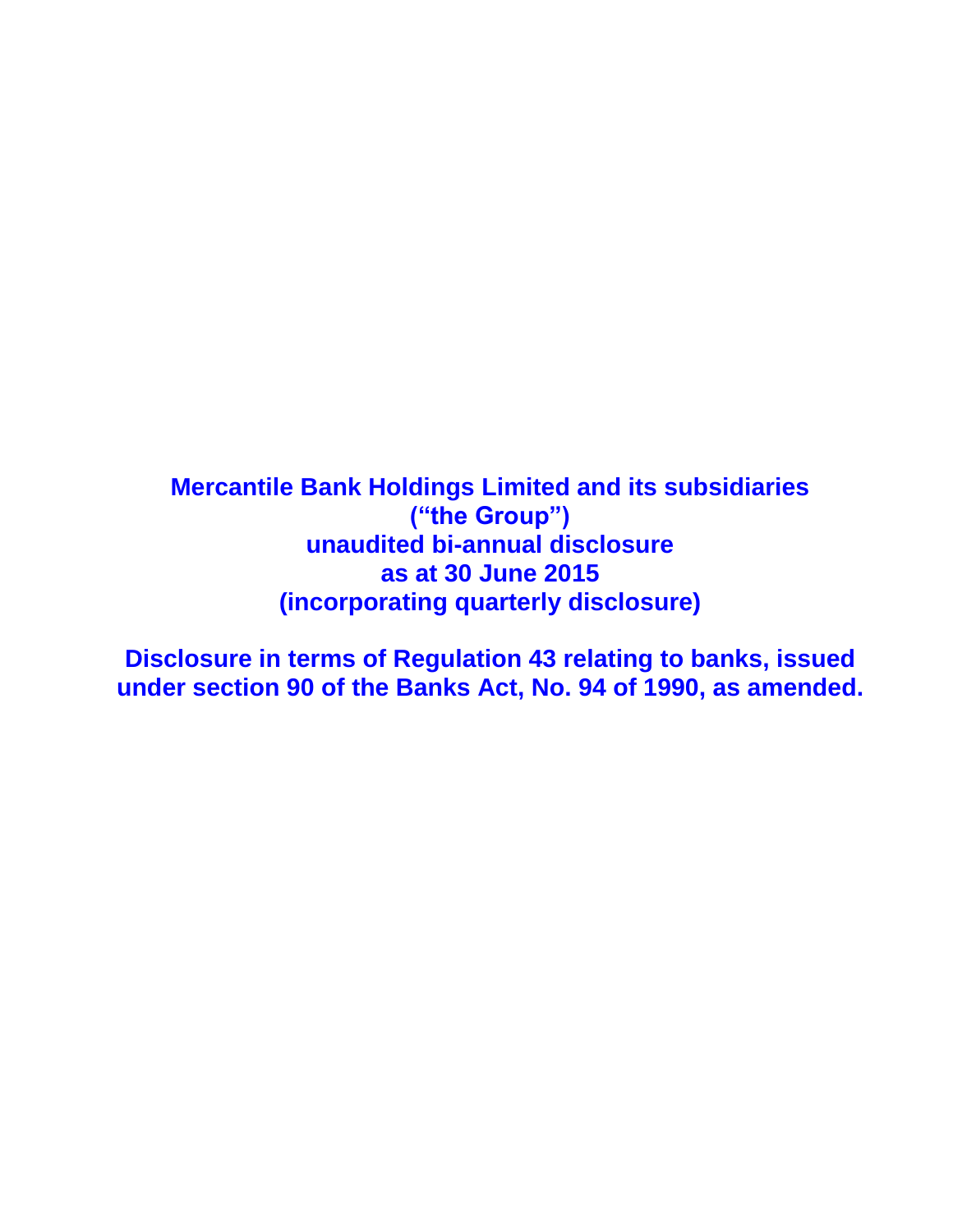#### **1. Basis of compilation**

The following information is compiled in terms of Regulation 43 relating to banks, issued under section 90 of the Banks Act, No.94 of 1990 (as amended) ("the Regulations"), which incorporates the Basel 3 Pillar Three requirements on market discipline.

All disclosures presented below are consistent with those disclosed in terms of International Financial Reporting Standards ("IFRS"), unless otherwise stated. In the main, differences between IFRS and information disclosed in terms of the Regulations relate to the definition of capital and the calculation and measurement thereof.

These disclosures have been prepared in compliance with the Group's disclosure policy.

### **2. Scope of reporting**

This report covers the consolidated results of Mercantile Bank Holdings Limited and its subsidiaries ("the Group") for the period ending 30 June 2015.

Mercantile Bank Holdings Limited is a registered bank-controlling and investment-holding company. Its 100% holding company is Caixa Geral de Depósitos S.A. ("CGD"), a company registered in Portugal.

The consolidated approach adopted for accounting purposes is consistent with the approach adopted for regulatory purposes. The descriptions and details of the consolidated entities within the Group are as follows:

|                                        | <b>Effective</b> | <b>Nature of</b>                | <b>Fully</b> |
|----------------------------------------|------------------|---------------------------------|--------------|
|                                        | holding          | <b>business</b>                 | consolidated |
|                                        | $\frac{9}{6}$    |                                 |              |
| <b>Company name</b>                    |                  |                                 |              |
| <b>Mercantile Bank Limited</b>         | 100              | <b>Banking</b>                  | <b>Yes</b>   |
| Mercantile Insurance Brokers (Pty) Ltd | 100              | Insurance and assurance brokers | <b>Yes</b>   |
| Mercantile Acquiring (Pty) Ltd         | 100              | <b>Property holding</b>         | <b>Yes</b>   |
| Portion 2 of Lot 8 Sandown (Pty) Ltd   | 100              | <b>Property holding</b>         | <b>Yes</b>   |
| Mercantile Rental Finance (Pty) Ltd    | 74.9             | <b>Rental finance</b>           | <b>Yes</b>   |
| <b>Compass Securitisation (RF) Ltd</b> | 74.9             | <b>Securitisation vehicle</b>   | <b>Yes</b>   |

Other than Regulatory capital adequacy requirements, there are currently no restrictions or other major impediments on the transfer of funds or capital within the Group.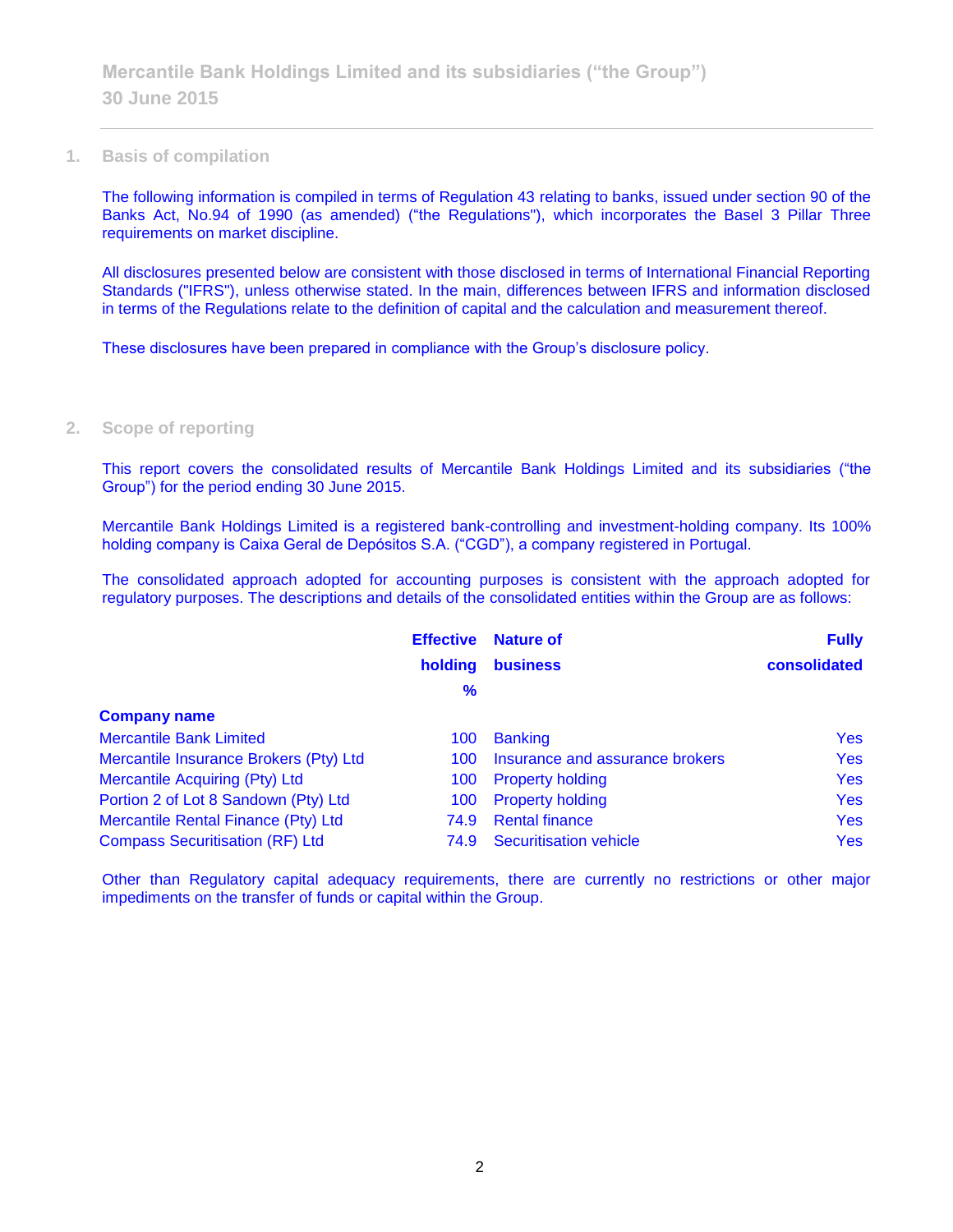- **3. Detailed disclosures**
- **3.1 Credit risk**

The Group has adopted the standardised approach to determine the capital requirement for credit risk on all portfolios. The Group does not intend to migrate to the internal ratings based approach for credit risk in the short-term.

The Group primarily advances funds to unrated counterparties. In the case of exposures to rated counterparties, the process of risk weighting these exposures is in accordance with the requirements of the Regulations.

**Table 3.1.1 Gross credit risk exposures**  As at 30 June 2015

|                                                           | <b>Gross</b><br>exposure(2) | <b>Risk-weighted</b><br>exposure | <b>Total capital</b><br>required (@<br>$10.0\%$ |
|-----------------------------------------------------------|-----------------------------|----------------------------------|-------------------------------------------------|
|                                                           | <b>R'000</b>                | <b>R'000</b>                     | <b>R'000</b>                                    |
| <b>Portfolios</b>                                         |                             |                                  |                                                 |
| Corporate (1)                                             | 1 193 647                   | 1 091 378                        | 109 138                                         |
| <b>SME Corporate (3)</b>                                  | 3892540                     | 3 451 807                        | 345 181                                         |
| <b>Public Sector Entities (3)</b>                         | 107898                      | 53 949                           | 5 3 9 5                                         |
| <b>Sovereigns (Treasury bills &amp; Government Stock)</b> | 483 943                     |                                  |                                                 |
| <b>Banks</b> $(1)$                                        | 860 853                     | 312888                           | 31 289                                          |
| <b>Retail</b>                                             | 3 566 121                   | 2 2 6 9 8 6 2                    | 226 986                                         |
| -Residential mortgage advances                            | 1 162 859                   | 493 711                          | 49 371                                          |
| -Retail revolving credit (Overdrafts & credit cards)      | 64 450                      | 17830                            | 1783                                            |
| -SME retail (3)                                           | 2 153 047                   | 1628834                          | 162 883                                         |
| -Retail – other $(3)$                                     | 185 766                     | 129 487                          | 12 949                                          |
| <b>Total</b>                                              | 10 105 002                  | 7 179 884                        | 717989                                          |

(1) Included in 'Corporate' and 'Banks' exposures are money market funds of R274 million and R580 million, respectively.

(2) Gross exposure includes the total on-balance sheet, off-balance sheet and derivative fair values as well as the derivative risk factor.

(3) Included in the above are securitised rental assets to the value of R289 million held in Compass Securitisation (RF) Ltd, which is consolidated for Group purposes.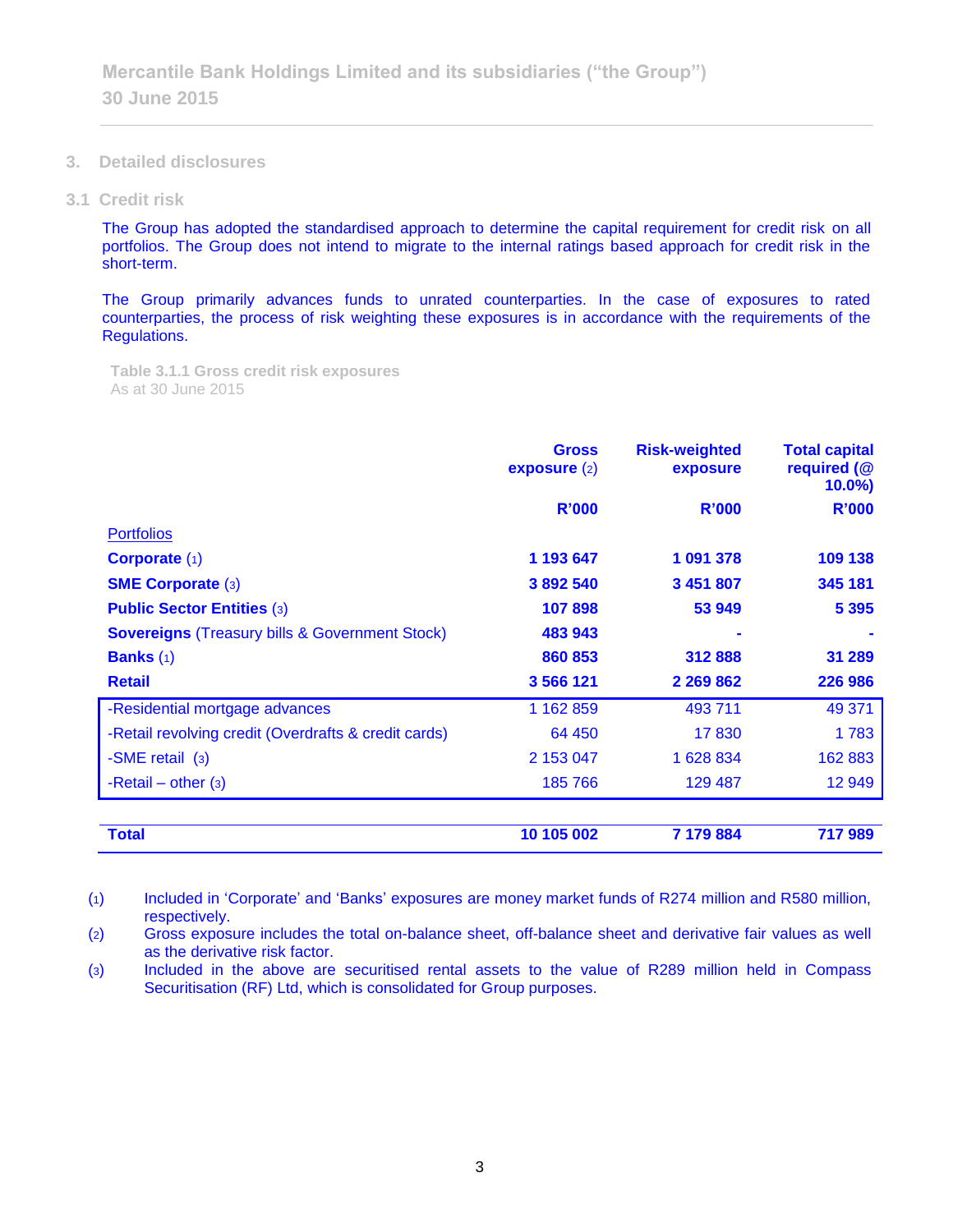**Table 3.1.2 Aggregate credit exposure after set off but before and after credit mitigation techniques** As at 30 June 2015

|                                                           | <b>Gross credit</b>             |                                        | <b>Credit exposure</b>   |  |
|-----------------------------------------------------------|---------------------------------|----------------------------------------|--------------------------|--|
|                                                           | exposure after<br>set off $(2)$ | <b>Credit risk</b><br>mitigation $(4)$ | after risk<br>mitigation |  |
|                                                           | <b>R'000</b>                    | <b>R'000</b>                           | <b>R'000</b>             |  |
| Major types of credit exposure                            |                                 |                                        |                          |  |
| Corporate $(1)$                                           | 1 193 647                       | 1 7 1 8                                | 1 191 929                |  |
| <b>SME Corporate (3)</b>                                  | 3 892 540                       | 114 598                                | 3777942                  |  |
| <b>Public Sector Entities (3)</b>                         | 107898                          |                                        | 107898                   |  |
| <b>Sovereigns (Treasury bills &amp; Government Stock)</b> | 483 943                         |                                        | 483 943                  |  |
| <b>Banks</b> $(1)$                                        | 860 853                         |                                        | 860 853                  |  |
| <b>Retail</b>                                             | 3 566 121                       | 77 223                                 | 3 488 898                |  |
| -Residential mortgage advances                            | 1 162 859                       | 9 0 4 1                                | 1 153 818                |  |
| -Retail revolving credit (Overdrafts & credit cards)      | 64 450                          |                                        | 64 450                   |  |
| -SME retail (3)                                           | 2 153 047                       | 53 988                                 | 2 099 059                |  |
| -Retail – other $(3)$                                     | 185 766                         | 14 195                                 | 171 571                  |  |
| <b>Total</b>                                              | 10 105 002                      | 193 539                                | 9 9 1 4 4 6 3            |  |

(1) Included in 'Corporate' and 'Banks' exposures are money market funds of R274 million and R580 million, respectively.

(2) Gross exposure includes the total on-balance sheet, off-balance sheet and derivative fair values as well as the derivative risk factor.

(3) Included in the above are securitised rental assets to the value of R289 million held in Compass Securitisation (RF) Ltd, which is consolidated for Group purposes.

(4) Only inward bank guarantees and eligible pledged investments and/or liquid funds are taken into account as credit risk mitigation. Inward guarantees are mainly received from CGD. Other forms of credit risk mitigation are non-qualifying collateral items in terms of the Regulations and are commented on below.

The Group uses on- and off-balance sheet netting to restrict its exposure to credit losses. When a client maintains both debit and credit balances with the Group and the Group enters into a netting agreement in respect of the relevant loans and deposits with the said counterparty, the Group may regard the exposure as a collateralised exposure in accordance with Regulation 23 of the Regulations. As at 30 June 2015, the Group did not recognise any netting arrangements to reduce its credit risk exposures for capital adequacy requirements.

## **Policies and processes for collateral valuation and management**

Dependent upon the risk profile of the customer, their track record/payment history and the risk inherent in the product offering, varying types and levels of security are taken to reduce credit-related risks. These include, inter alia, pledges of investments, mortgage and notarial bonds, guarantees and cessions of debtors. Various levels of security value are attached to the different categories of security taken. The value of the security is reviewed regularly and the Group does not have any material concentration risk in respect of collateral used to reduce credit risk. Clean or unsecured lending will only be considered for financially strong borrowers.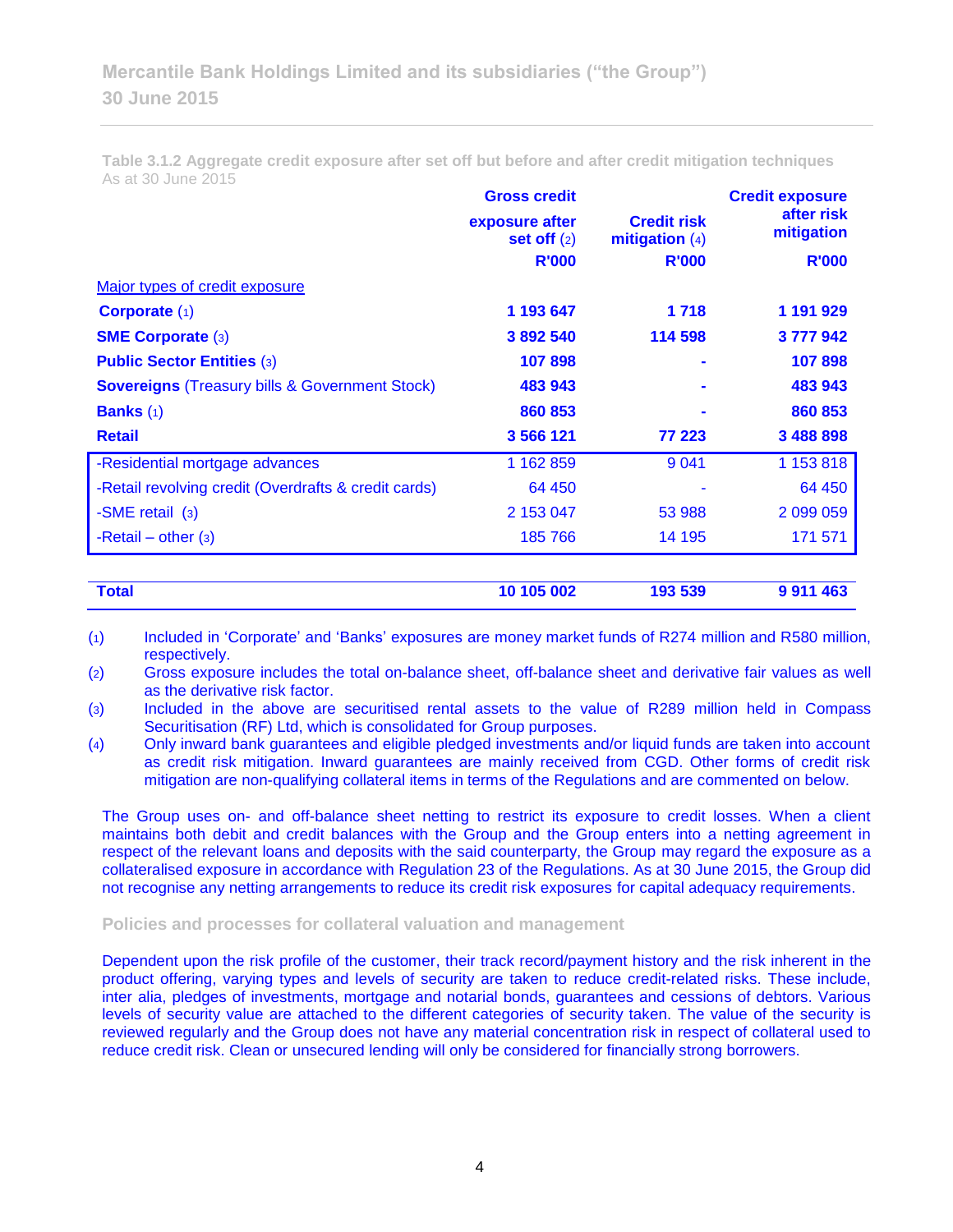**Table 3.1.3 Geographical distribution of credit exposure** As at 30 June 2015

|                              | <b>On balance</b><br>sheet exposure<br><b>R'000</b> | <b>Off balance</b><br>sheet exposure<br><b>R'000</b> | <b>Derivative</b><br><b>instruments</b><br><b>R'000</b> | <b>Total</b><br><b>R'000</b> |
|------------------------------|-----------------------------------------------------|------------------------------------------------------|---------------------------------------------------------|------------------------------|
| <b>Geographical area</b>     |                                                     |                                                      |                                                         |                              |
| <b>South Africa</b>          | 8 450 714                                           | 1 148 817                                            | 22 2 68                                                 | 9 621 799                    |
| Other                        | 483 203                                             |                                                      |                                                         | 483 203                      |
| - Africa (excl South Africa) | 129 011                                             | ۰                                                    |                                                         | 129 011                      |
| - Asia                       | 239                                                 |                                                      |                                                         | 239                          |
| - Australia                  | 2939                                                | ۰                                                    |                                                         | 2939                         |
| - Europe                     | 50 229                                              | -                                                    |                                                         | 50 229                       |
| - North America              | 300 785                                             | ۰                                                    |                                                         | 300 785                      |
|                              |                                                     |                                                      |                                                         |                              |
| <b>Total</b>                 | 8933917                                             | 1 148 817                                            | 22 268                                                  | 10 105 002                   |

**Table 3.1.4 Analyses of credit exposure based on industry sector** As at 30 June 2015

|                                                                                     | <b>On balance</b><br>sheet exposure<br><b>R'000</b> | <b>Off balance</b><br>sheet exposure<br><b>R'000</b> | <b>Derivative</b><br><b>instruments</b><br><b>R'000</b> | <b>Total</b><br><b>R'000</b> |
|-------------------------------------------------------------------------------------|-----------------------------------------------------|------------------------------------------------------|---------------------------------------------------------|------------------------------|
| <b>Industry sector</b>                                                              |                                                     |                                                      |                                                         |                              |
| Agriculture, hunting, forestry<br>and fishing                                       | 159 353                                             | 33 240                                               |                                                         | 192 593                      |
|                                                                                     |                                                     |                                                      |                                                         |                              |
| Mining and quarrying                                                                | 341 438                                             | 68730                                                | 248                                                     | 410 416                      |
| Manufacturing                                                                       | 763 214                                             | 190 194                                              | 30                                                      | 953 438                      |
| Electricity, gas and water supply                                                   | 52 210                                              | 2 0 6 7                                              |                                                         | 54 277                       |
| Construction                                                                        | 218 061                                             | 64 315                                               |                                                         | 282 376                      |
| Wholesale and retail trade,<br>repair of specified items, hotels<br>and restaurants | 1 296 264                                           | 285 824                                              | 670                                                     | 1 582 758                    |
| Transport, storage and<br>communication                                             | 97 106                                              | 20 644                                               |                                                         | 117 750                      |
| Financial intermediation and<br>insurance                                           | 2 526 905                                           | 111 119                                              | 17741                                                   | 2 655 765                    |
| <b>Real estate</b>                                                                  | 1 424 154                                           | 76 457                                               |                                                         | 1 500 611                    |
| <b>Business services</b>                                                            | 490 656                                             | 63 940                                               | 36                                                      | 554 632                      |
| Community, social and personal<br>services                                          | 203 239                                             | 39 719                                               | 90                                                      | 243 048                      |
| <b>Private households</b>                                                           | 390 324                                             | 45 240                                               | 89                                                      | 435 653                      |
| <b>Other</b>                                                                        | 970 993                                             | 147 328                                              | 3 3 6 4                                                 | 1 121 685                    |
| <b>Total</b>                                                                        | 8933917                                             | 1 148 817                                            | 22 268                                                  | 10 105 002                   |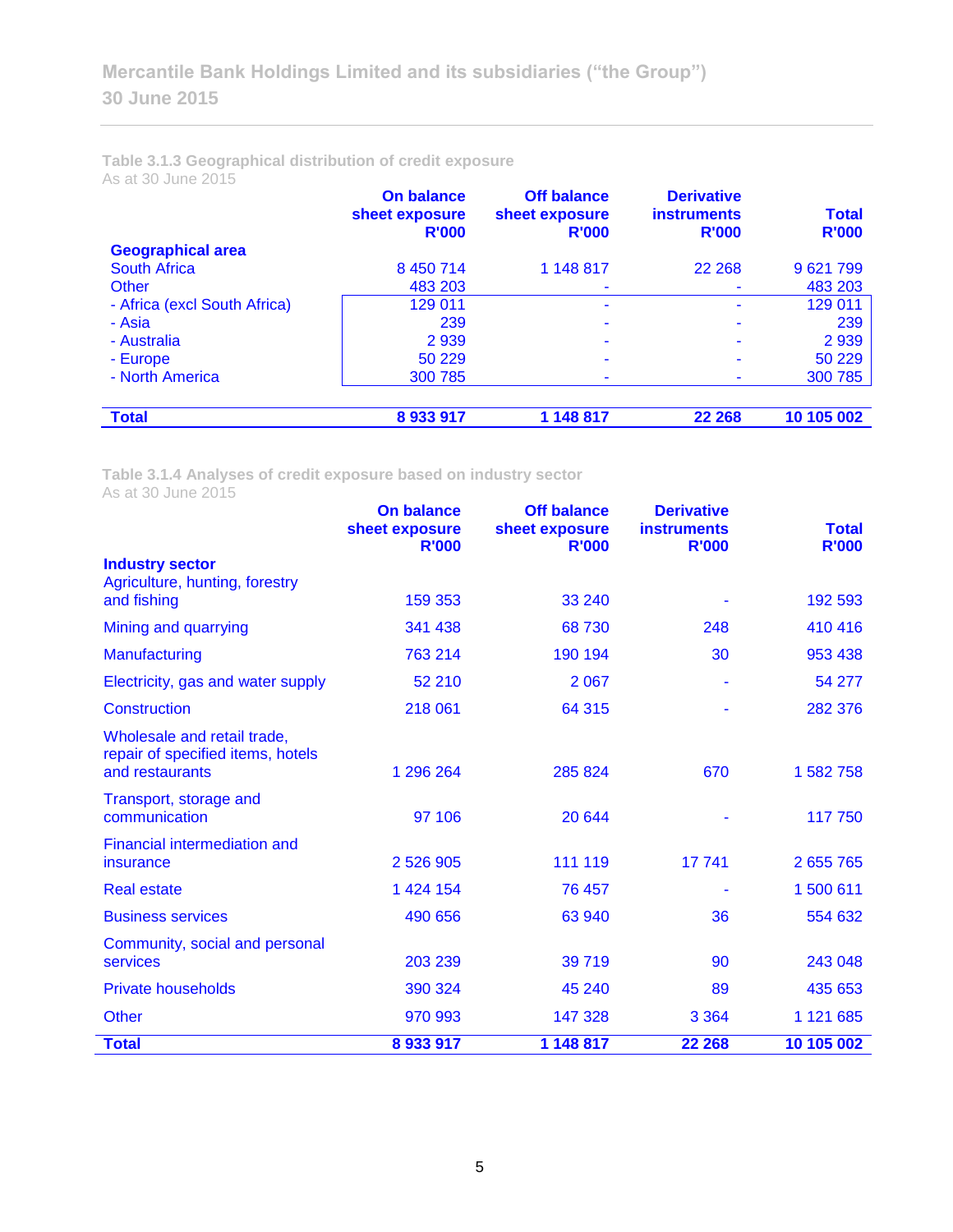**Table 3.1.5 Derivatives exposing the bank to counterparty credit risk**  As at 30 June 2015

| <b>Counterparty credit risk</b>        | <b>Total derivative</b><br><b>instruments</b><br><b>R'000</b> | <b>Maximum</b><br>counterparty<br>credit<br>exposure<br><b>R'000</b> |
|----------------------------------------|---------------------------------------------------------------|----------------------------------------------------------------------|
| <b>Total Notional Principal amount</b> | 1 263 537                                                     | 1 453 068                                                            |
| Gross replacement cost                 | 9632                                                          | 11 077                                                               |
| Net replacement cost                   | 9632                                                          | 11 077                                                               |
| Gross potential future exposure add-on | 12 635                                                        | 14 5 31                                                              |
| Net potential future exposure add-on   | 12 635                                                        | 14 5 31                                                              |
| Adjusted exposure amount               | 22 2 68                                                       | 25 608                                                               |
| <b>Standardised CVA</b>                | 6 3 2 6                                                       | 7 2 7 5                                                              |
| Risk weighted exposure                 | 16 122                                                        | 18 540                                                               |

Derivative exposures are only entered into with Mercantile clients of sound financial standing.

These derivative risks are taken on a back-to-back basis with the five major banks in South Africa. No concentration risk exists and no additional capital has been allocated.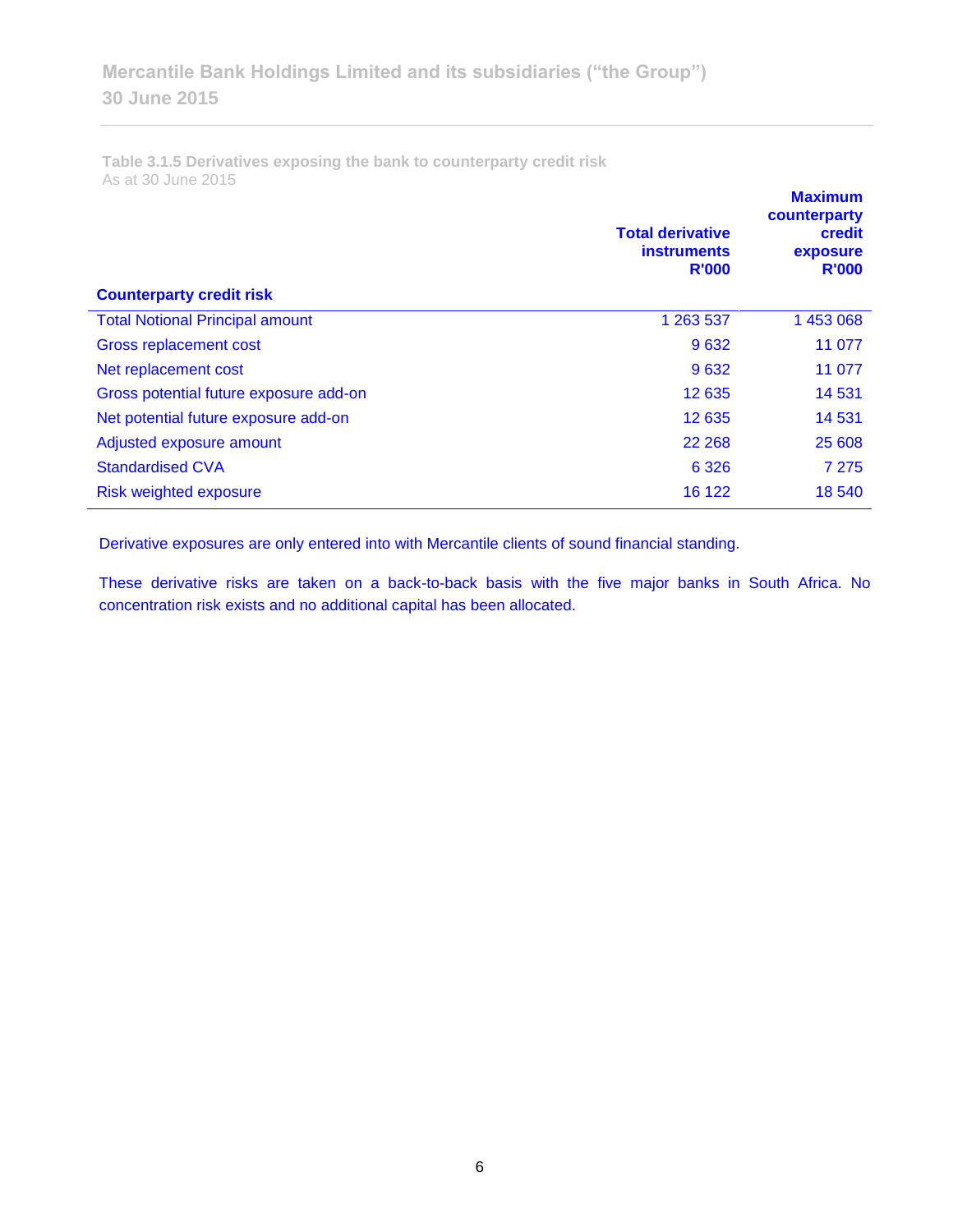**Table 3.1.6 Daily average gross credit exposure**  For the six months ended 30 June 2015

|                                                                   | <b>Average gross</b><br>credit<br>exposure<br><b>R'000</b> |
|-------------------------------------------------------------------|------------------------------------------------------------|
| Summary of on-balance sheet and off-balance sheet credit exposure |                                                            |
| <b>Asset class</b>                                                |                                                            |
| <b>Liquid assets</b>                                              | 1 952 525                                                  |
| Cash and cash equivalents - Rand denominated                      | 1 158 266                                                  |
| Cash and cash equivalents - Foreign currency denominated          | 309 865                                                    |
| <b>Negotiable securities</b>                                      | 484 394                                                    |
|                                                                   |                                                            |
| <b>Gross loans and other advances</b>                             | 6 688 361<br>1 538 075                                     |
| <b>Current accounts</b><br><b>Credit cards</b>                    | 18 978                                                     |
| Mortgage loans                                                    | 2 676 140                                                  |
| Instalment sales and leases                                       | 847 598                                                    |
| Other advances                                                    | 1 607 570                                                  |
|                                                                   |                                                            |
| <b>Gross other assets</b>                                         | 13 249                                                     |
| Investments                                                       | 6 1 8 4                                                    |
| <b>Derivative financial assets</b>                                | 7 0 65                                                     |
| <b>On-balance sheet exposure</b>                                  | 8 6 5 4 1 3 5                                              |
| <b>Guarantees</b>                                                 | 490 330                                                    |
| Letters of credit                                                 | 30 099                                                     |
| <b>Committed undrawn facilities</b>                               | 94 124                                                     |
| <b>Revocable overdraft facilities</b>                             | 674 207                                                    |
| <b>Operating lease commitment</b>                                 | 10865                                                      |
| <b>Off-balance sheet exposure</b>                                 | 1 297 923                                                  |
| <b>Total gross credit exposure</b>                                | 9 9 5 2 0 5 8                                              |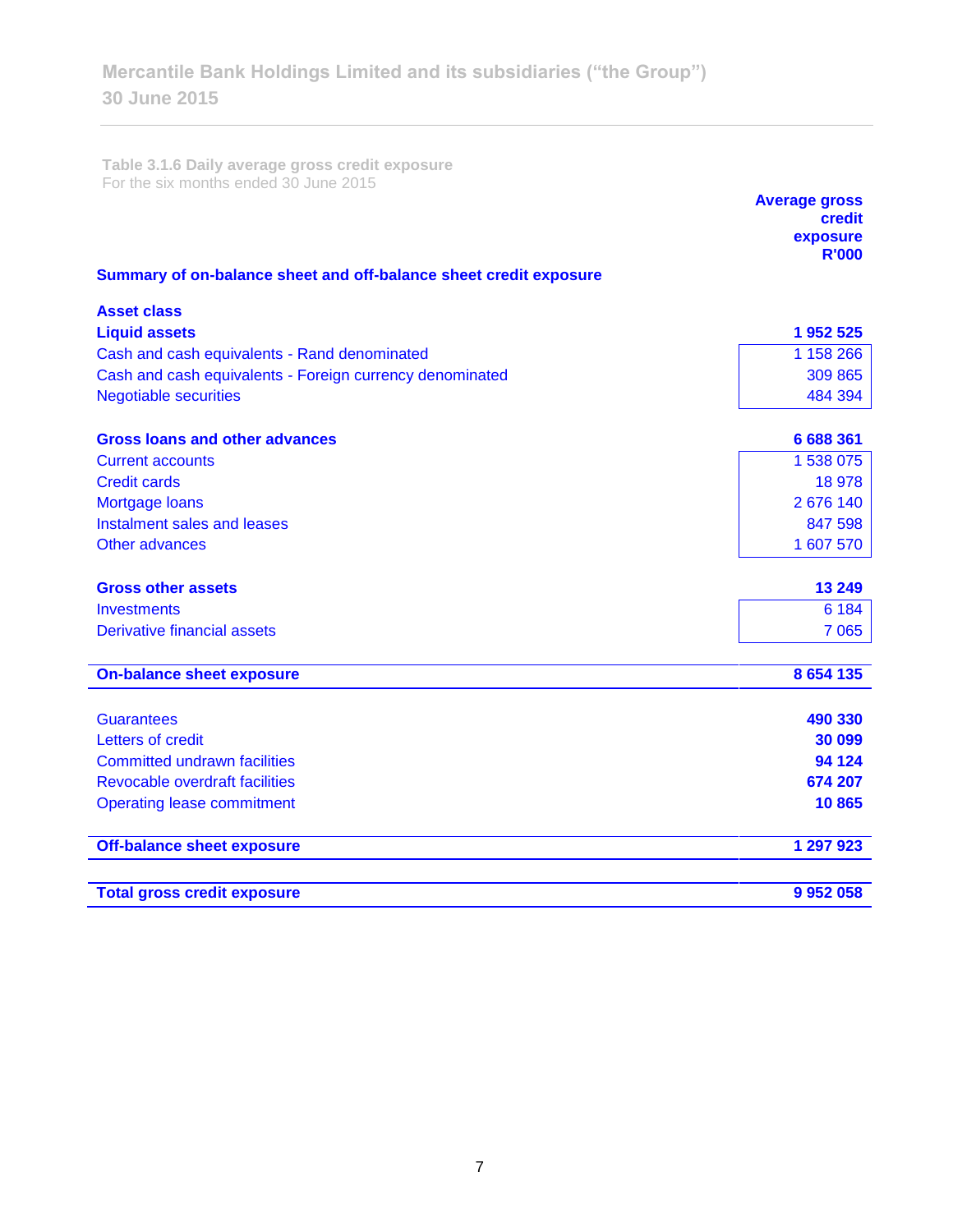**Table 3.1.7 Impairments of loans and advances per geographical area**  As at 30 June 2015

#### **Impaired and past due loans and advances by geographical area**

|                                          | <b>South</b><br><b>Africa</b><br><b>Gross amount</b><br>R'000 | <b>Other</b><br><b>Gross amount</b><br>R'000 |
|------------------------------------------|---------------------------------------------------------------|----------------------------------------------|
| Individually impaired loans and advances | 227 623                                                       |                                              |
| <b>Impairments for credit losses</b>     |                                                               |                                              |
| Portfolio impairments                    | 16 038                                                        |                                              |
| <b>Specific impairments</b>              | 32 2 2 3                                                      | $\blacksquare$                               |
|                                          | 48 261                                                        |                                              |

## **Past due loans and advances**

**Category age analysis of loans and advances that are past due but not individually impaired** 

| Past due for:       | $1 - 30$ days<br><b>R'000</b> | $31 - 60$ days<br><b>R'000</b> | 61 -90 days<br><b>R'000</b> | <b>Total</b><br><b>gross</b><br>amount<br><b>R'000</b> |
|---------------------|-------------------------------|--------------------------------|-----------------------------|--------------------------------------------------------|
| <b>South Africa</b> | 76 552                        | $\blacksquare$                 | 8013                        | 84 5 65                                                |
| <b>Other</b>        | $\blacksquare$                | $\blacksquare$                 | $\blacksquare$              | $\mathbf{r}$                                           |

A financial asset is past due when the counterparty has failed to make a payment that is contractually due; this is based on appropriate rules and assumptions per product type. An impairment loss is recognised if there is objective evidence that a financial asset or group of financial assets is impaired. Impaired exposure relates to assets that are individually determined to be impaired at reporting date.

**Table 3.1.8 Reconciliation of changes in specific and portfolio impairments**  For the six months ended 30 June 2015

### **Impairments for credit losses**

| <b>Reconciliation of credit impairment balances</b> | <b>Portfolio</b><br><b>impairment</b><br>R'000 | <b>Specific</b><br>impairment<br>R'000 | <b>Total</b><br><b>R'000</b> |
|-----------------------------------------------------|------------------------------------------------|----------------------------------------|------------------------------|
| Credit impairments: balance at the beginning        |                                                |                                        |                              |
| of the period                                       | 11 727                                         | 27 998                                 | 39 7 25                      |
| <b>Movements for the period</b>                     |                                                |                                        |                              |
| Credit losses written-off                           | ۰                                              | (11598)                                | (11598)                      |
| Net impairments raised                              | 4 3 1 1                                        | 15823                                  | 20 134                       |
| Credit impairments: balance at the end of the       |                                                |                                        |                              |
| period                                              | 16 038                                         | 32 2 2 3                               | 48 261                       |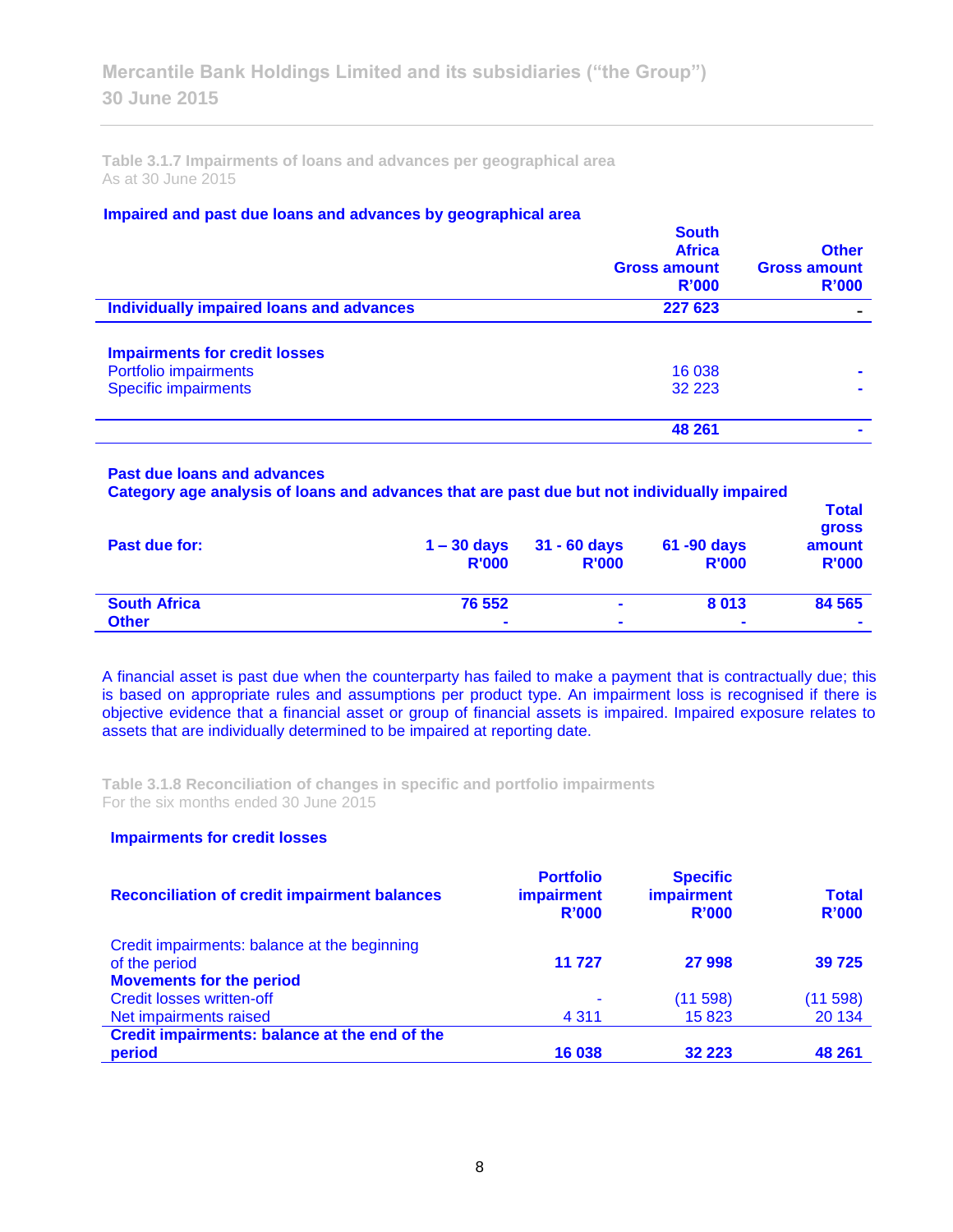**Table 3.1.9 Write-offs and recoveries reflected in the statement of comprehensive income** For the six months ended 30 June 2015

|                                                                                                | <b>South Africa</b><br>R'000 |
|------------------------------------------------------------------------------------------------|------------------------------|
| Net charge for credit losses in statement of comprehensive income<br>Movements for the period: |                              |
| <b>Bad debts recovered</b>                                                                     | 1 5 9 4                      |
| Net impairments raised                                                                         | (20134)                      |
| Amounts directly written off to other comprehensive income                                     | (2691)                       |
| Release on impairment held on non-current assets held for sale                                 | 5 000                        |
| <b>Net charge for credit losses</b>                                                            | (16 231)                     |

**Table 3.1.10 Credit portfolio maturity analysis** As at 30 June 2015

|                                                          | <b>Cash and</b><br>cash<br>equivalents<br>and current<br>accounts(1)<br><b>R'000</b> | <b>Credit</b><br>cards<br><b>R'000</b> | <b>Mortgage</b><br><b>loans</b><br><b>R'000</b> | <b>Instalment</b><br>sales and<br><b>leases</b><br><b>R'000</b> | <b>Other</b><br>advances<br>$\left( 2\right)$<br><b>R'000</b> | <b>Negotiable</b><br><b>securities</b><br><b>R'000</b> | <b>Total</b><br><b>Advances</b><br><b>R'000</b> |
|----------------------------------------------------------|--------------------------------------------------------------------------------------|----------------------------------------|-------------------------------------------------|-----------------------------------------------------------------|---------------------------------------------------------------|--------------------------------------------------------|-------------------------------------------------|
| <b>Maturing up</b><br>to one month                       | 1 977 401                                                                            | 21 581                                 | 216 440                                         | 1888                                                            | 306 775                                                       | 12 6 63                                                | 2 536 748                                       |
| <b>Maturing</b><br>between one<br>and three<br>months    |                                                                                      |                                        | 14                                              | 6786                                                            | 36 337                                                        | 10 687                                                 | 53 824                                          |
| <b>Maturing</b><br>between<br>three and six<br>months    | 306 640                                                                              |                                        | 1 1 6 1                                         | 7 601                                                           | 11727                                                         | 97 604                                                 | 424 733                                         |
| <b>Maturing</b><br>between six<br>months and<br>one year |                                                                                      |                                        | 5 4 2 7                                         | 39 0 54                                                         | 20 951                                                        |                                                        | 65 432                                          |
| <b>Maturing after</b><br>one year                        |                                                                                      |                                        | 2 593 657                                       | 842 222                                                         | 1 695 149                                                     | 460 594                                                | 5 591 622                                       |
|                                                          | 2 2 8 4 0 4 1                                                                        | 21 581                                 | 2816699                                         | 897 551                                                         | 2070939                                                       | 581 548                                                | 8672359                                         |

(1) "Cash and cash equivalents" includes money market funds, Rand- and foreign currency-denominated bank balances.

(2) "Other advances" includes medium-term and structured loans.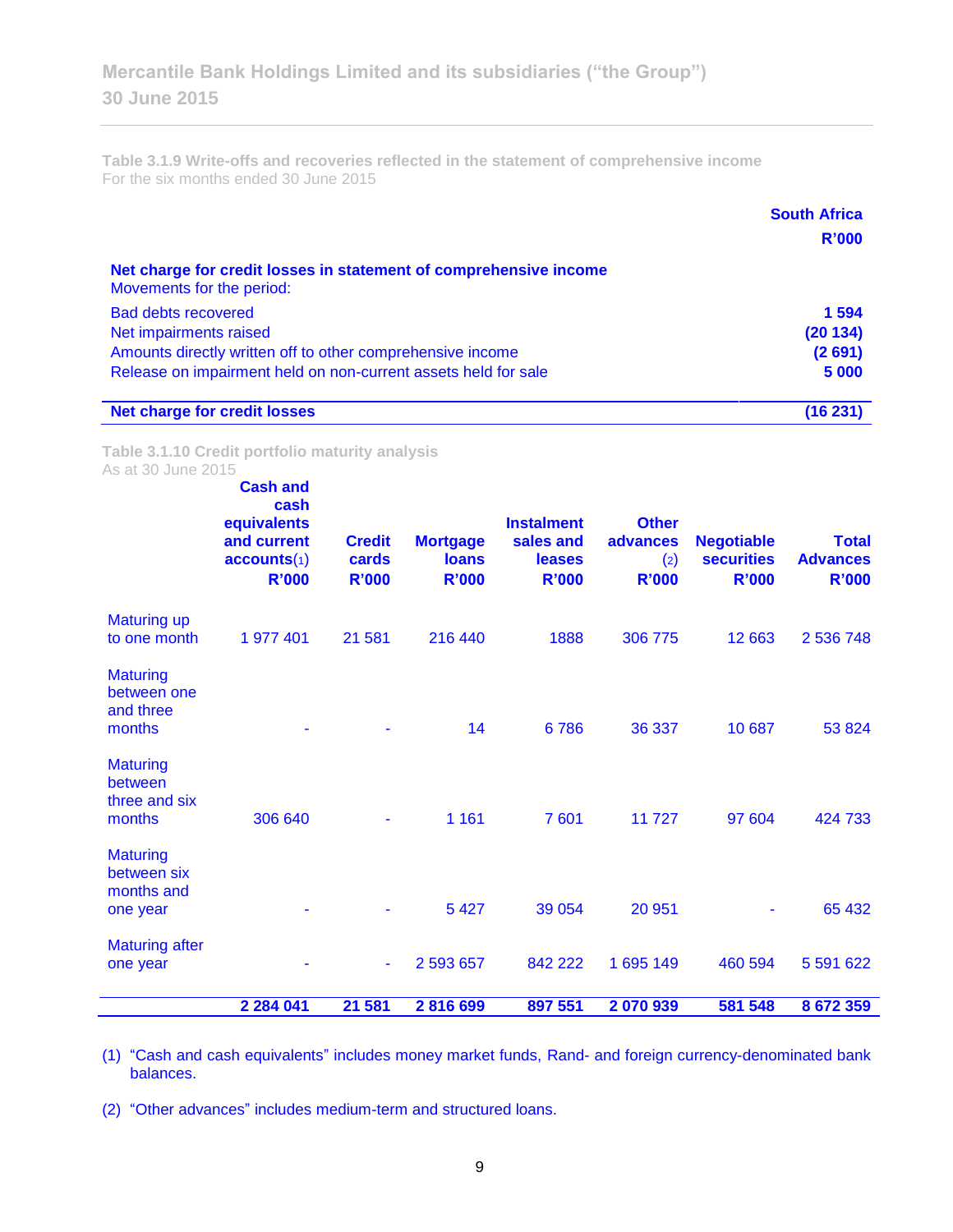**3.2 Operational risk**

The Group currently holds R121.4 million in operational risk capital in terms of the standardised approach for the calculation of capital (based on a capital requirement of 10.0%).

**3.3 Market risk**

The portfolios that are subject to market risk are foreign exchange and interest rate contracts for which the Group currently holds R28.4 million in market risk capital in terms of the standardised approach for the calculation of capital (based on a capital requirement of 10.0%).

**3.4 Equity positions**

Investments consist of unlisted equity investments and these have been designated either as available-for-sale or at fair value through profit and loss.

**Table 3.4.1 Equity investments** As at 30 June 2015

|                                       | <b>Type</b>   | <b>Carrying</b><br>amount<br><b>R'000</b> | <b>Fair value</b><br><b>R'000</b> | <b>Capital</b><br>requirement (@<br>$10.0\%$<br><b>R'000</b> |
|---------------------------------------|---------------|-------------------------------------------|-----------------------------------|--------------------------------------------------------------|
| <b>Investments</b><br><b>Unlisted</b> | <b>Shares</b> | 6 3 8 8                                   | 6 3 8 8                           | 639                                                          |
|                                       |               | 6 3 8 8                                   | 6 3 8 8                           | 639                                                          |

**Table 3.4.2 Realised and unrealised gains on equity investments** For the six months ended 30 June 2015

| Realised gains and losses in profit and loss for the period                                       | <b>Total</b><br>R'000 |
|---------------------------------------------------------------------------------------------------|-----------------------|
| Unrealised cumulative gains and losses recognised directly in equity<br>Listed<br><b>Unlisted</b> | 33<br>6 1 5 1         |
|                                                                                                   | 6 184                 |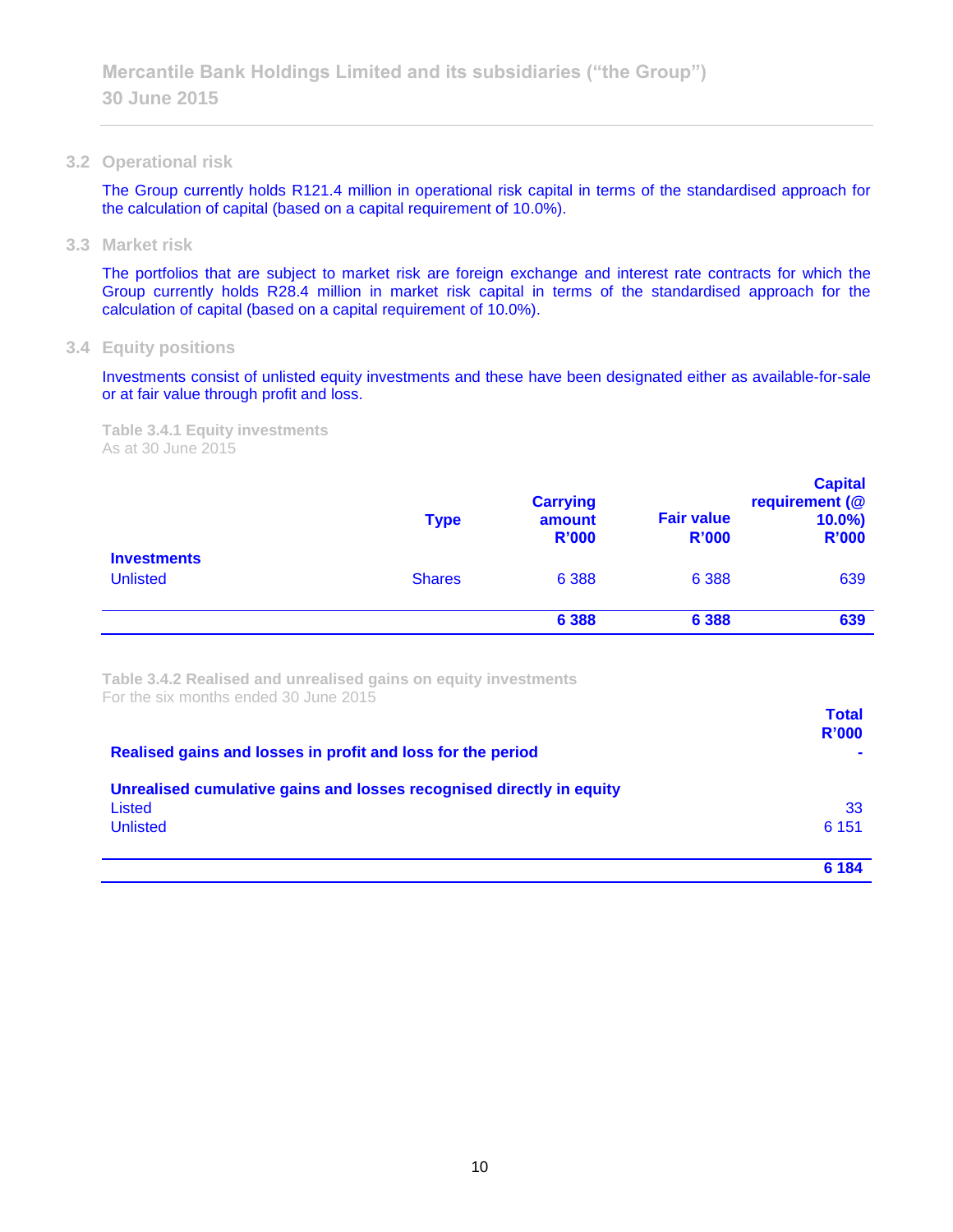#### **3.5 Liquidity risk**

The table below summarises assets and liabilities of the Group into relevant maturity groupings based on the remaining period to contractual maturity at reporting date:

**Table 3.5 Liquidity maturity analyses** As at 30 June 2015

|                                          | <b>Assets</b><br>R'000 | <b>Liabilities</b><br><b>R'000</b> | <b>Total</b><br>mismatch<br>R'000 |
|------------------------------------------|------------------------|------------------------------------|-----------------------------------|
| Maturing up to one month                 | 2870431                | 4 114 949                          | (1244518)                         |
| Maturing between one and three months    | 56 087                 | 781 590                            | (725 503)                         |
| Maturing between three and six months    | 425 562                | 286 475                            | 139 087                           |
| Maturing between six months and one year | 65 516                 | 532 787                            | (467 271)                         |
| Maturing after one year                  | 5 591 626              | 1 632 375                          | 3 959 251                         |
| Non-contractual                          | 382 545                | 107 480                            | 275 065                           |
|                                          | 9 391 767              | 7 455 656                          | 1936 111                          |

### **3.6 Interest rate risk**

**Interest rate sensitivity analyses**

For regulatory purposes, the assessment and measurement of interest rate risk is based on the accumulated impact of interest rate sensitive instruments resulting from a parallel movement of plus or minus 200 basis points on the yield curve.

In addition, the impact on equity and profit and loss resulting from a change in interest rates is calculated monthly based on management's forecast of the most likely change in interest rates.

The table below reflects the Group's annual net interest income sensitivity for a 200 basis point increase or decrease in interest rates, while all other variables remain constant. The impact is mainly attributable to the Group's exposure to interest rates on its capital position and lending and deposits in the banking book.

**Table 3.6 Net interest income sensitivity** As at 30 June 2015

|                                                     | Impact on<br>economic<br>value of equity<br><b>R'000</b> | Impact on net<br>interest income<br>for twelve<br>months<br><b>R'000</b> |
|-----------------------------------------------------|----------------------------------------------------------|--------------------------------------------------------------------------|
| Net interest income sensitivity of a parallel shock |                                                          |                                                                          |
| Interest rate increase (200bps increase)            | 30 492                                                   | 30 492                                                                   |
| Interest rate decrease (200bps decrease)            | (40703)                                                  | (40703)                                                                  |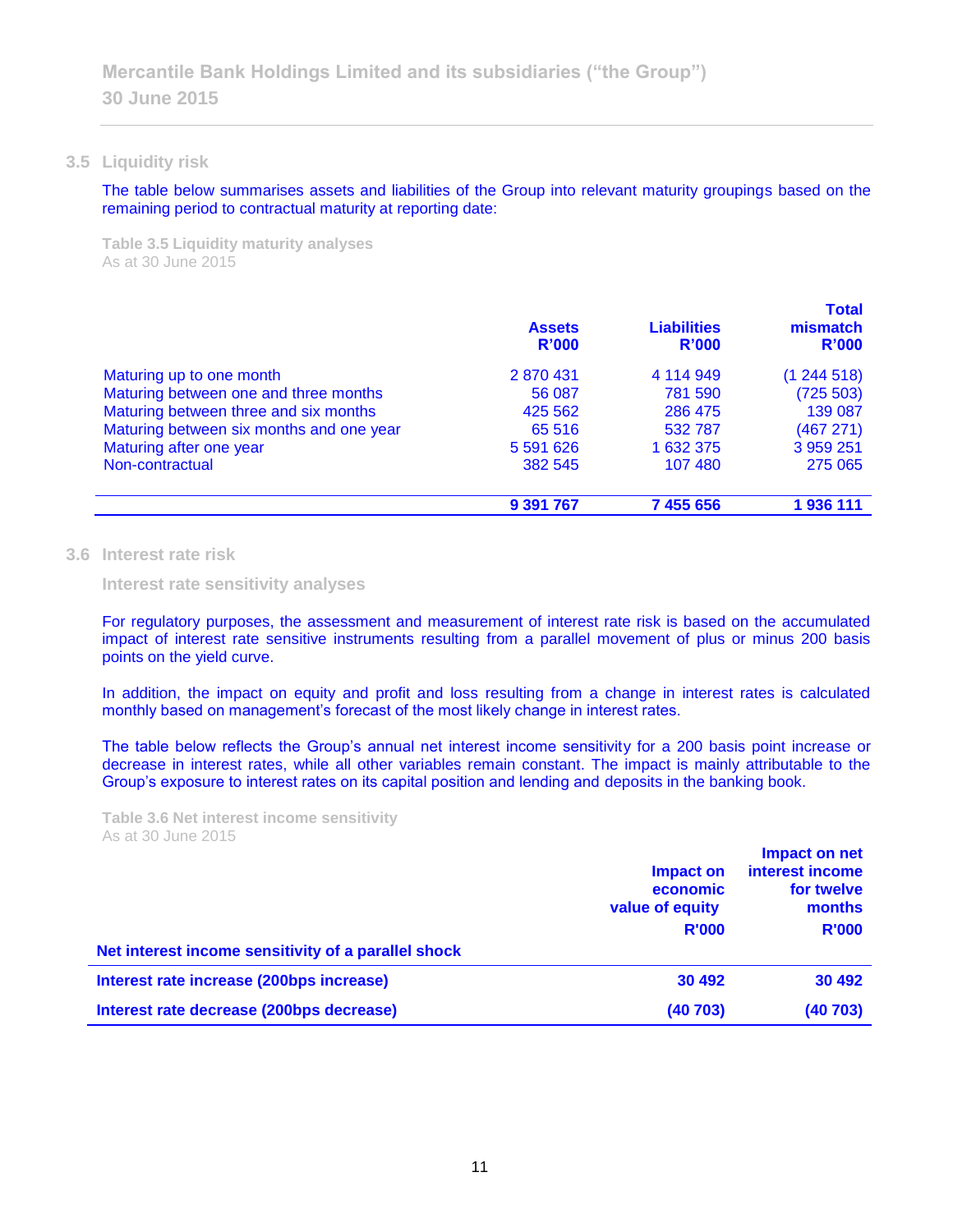# **3.7 Capital management**

 $\frac{\partial}{\partial x^2} = \frac{\partial}{\partial x^2} + \frac{\partial}{\partial y^2} + \frac{\partial}{\partial z^2} + \frac{\partial}{\partial z^2} + \frac{\partial}{\partial z^2} + \frac{\partial}{\partial z^2} + \frac{\partial}{\partial z^2} + \frac{\partial}{\partial z^2} + \frac{\partial}{\partial z^2} + \frac{\partial}{\partial z^2} + \frac{\partial}{\partial z^2} + \frac{\partial}{\partial z^2} + \frac{\partial}{\partial z^2} + \frac{\partial}{\partial z^2} + \frac{\partial}{\partial z^2} + \frac{\partial}{\partial z^2} + \frac{\partial}{\partial z^2} + \frac{\partial$ 

**Table 3.7.1 Capital structure and regulatory capital adequacy** As at 30 June 2015

| QUUU UUNG ZUNU                                                                                    | <b>Mercantile Bank</b><br><b>Holdings</b><br><b>Limited</b><br><b>Group</b><br><b>R'000</b> | <b>Mercantile</b><br><b>Bank</b><br><b>Limited</b><br><b>Company</b><br><b>R'000</b> |
|---------------------------------------------------------------------------------------------------|---------------------------------------------------------------------------------------------|--------------------------------------------------------------------------------------|
| Common equity tier 1 capital and reserve funds attributable to<br>common shareholder:             |                                                                                             |                                                                                      |
| <b>Paid up capital</b>                                                                            | 1 207 270                                                                                   | 1 483 300                                                                            |
| <b>Ordinary shares</b>                                                                            | 36 140                                                                                      | 124 969                                                                              |
| Share premium                                                                                     | 1 171 130                                                                                   | 1 358 331                                                                            |
| <b>Qualifying retained profits</b>                                                                | 595 464                                                                                     | 390 999                                                                              |
| <b>Retained earnings</b>                                                                          | 626 132                                                                                     | 421 603                                                                              |
| Less: unappropriated profits                                                                      | (30668)                                                                                     | (30604)                                                                              |
| <b>Accumulated other comprehensive income and reserves</b>                                        | 104 334                                                                                     | 47 955                                                                               |
| Unrealised gains and losses on available for sale items                                           | 1 642                                                                                       | 55 340                                                                               |
| <b>Actuarial reserve</b>                                                                          | (7454)                                                                                      | (7454)                                                                               |
| Property revaluation reserve                                                                      | 110 146                                                                                     | 69                                                                                   |
| Minority interest recognised in common equity tier 1 capital                                      |                                                                                             |                                                                                      |
| and reserve funds                                                                                 | (1568)                                                                                      |                                                                                      |
| Total common equity tier 1 capital and unimpaired reserve<br>funds prior to regulatory adjustment | 1 905 500                                                                                   | 1922 254                                                                             |
| Total of specified adjustments to and deductions from                                             |                                                                                             |                                                                                      |
| common equity tier 1 capital and reserve funds                                                    | (145656)                                                                                    | (145656)                                                                             |
| Intangible assets                                                                                 | (145656)                                                                                    | (145656)                                                                             |
| Total common equity tier 1 capital and unimpaired reserve                                         |                                                                                             |                                                                                      |
| funds post regulatory adjustment                                                                  | 1759844                                                                                     | 1776 598                                                                             |
| <b>Total Additional Tier 1 capital and reserve funds:</b>                                         |                                                                                             |                                                                                      |
| Additional Tier 1 capital and reserve funds                                                       |                                                                                             |                                                                                      |
| Additional Tier 1 regulatory adjustments                                                          |                                                                                             |                                                                                      |
| Tier 2 capital and unimpaired reserve funds prior to                                              |                                                                                             |                                                                                      |
| adjustments and deductions                                                                        | 16 038                                                                                      | 15 4 48                                                                              |
| General allowance for credit impairment, after                                                    |                                                                                             |                                                                                      |
| deferred tax: standardised approach<br>Tier 2 regulatory adjustments                              | 16 038                                                                                      | 15 4 48                                                                              |
|                                                                                                   |                                                                                             |                                                                                      |
| <b>Total qualifying capital and reserve funds</b>                                                 | 1775882                                                                                     | 1792046                                                                              |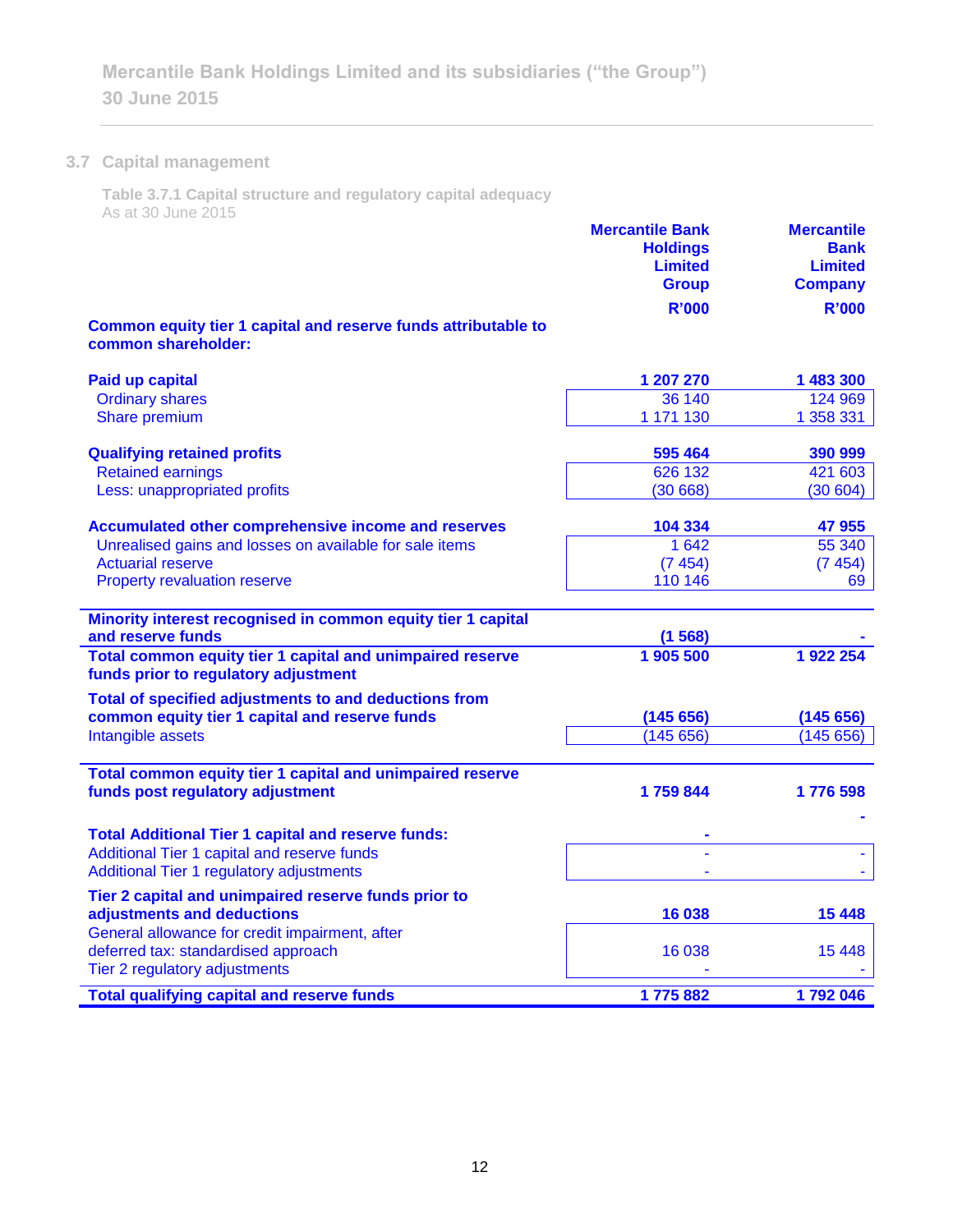## **3.7 Capital management (continued)**

**Table 3.7.1 Capital structure and regulatory capital adequacy (continued)** As at 30 June 2015

The Bank does not have a countercyclical buffer requirement as this has not been imposed by the Bank Supervision Department of the South African Reserve Bank and will only be phased in from 1 January 2016.

|                                              |        | <b>Mercantile Bank</b><br><b>Holdings</b><br><b>Limited</b><br><b>Group</b> | <b>Mercantile</b><br><b>Bank</b><br><b>Limited</b><br><b>Company</b> |
|----------------------------------------------|--------|-----------------------------------------------------------------------------|----------------------------------------------------------------------|
| Capital adequacy ratio (%)                   |        |                                                                             |                                                                      |
| <b>Common Equity Tier 1</b>                  |        | 20.30%                                                                      | 21.82%                                                               |
| Tier 1                                       |        | 20.30%                                                                      | 21.82%                                                               |
| <b>Total</b>                                 |        | 20.48%                                                                      | 22.01%                                                               |
|                                              |        |                                                                             |                                                                      |
| <b>Minimum required ratio (amount R'000)</b> |        |                                                                             |                                                                      |
| <b>Common Equity Tier 1</b>                  | @6.5%  | 563 631                                                                     | 529 347                                                              |
| Tier 1                                       | @8.0%  | 693 700                                                                     | 651 504                                                              |
| <b>Total</b>                                 | @10.0% | 867 125                                                                     | 814 380                                                              |

**Table 3.7.2 Total risk weighted exposure and required regulatory capital** As at 30 June 2015

|                                                                              | <b>Mercantile</b><br><b>Bank</b><br><b>Holdings</b><br><b>Limited</b><br><b>Group</b><br><b>R'000</b> | <b>Mercantile</b><br><b>Bank</b><br><b>Limited</b><br><b>Company</b><br><b>R'000</b> |
|------------------------------------------------------------------------------|-------------------------------------------------------------------------------------------------------|--------------------------------------------------------------------------------------|
| Risk weighted exposure equivalent amount prior to concentration<br>risk      | 8 671 250                                                                                             | 8 143 796                                                                            |
| Risk weighted exposure equivalent amount in respect of<br>concentration risk |                                                                                                       |                                                                                      |
| Risk weighted exposure amount in respect of threshold items                  |                                                                                                       | 3                                                                                    |
| Aggregate risk weighted exposure equivalent amounts                          | 8 671 250                                                                                             | 8 143 799                                                                            |
| Minimum required capital and reserve funds                                   | 867 125                                                                                               | 814 380                                                                              |

The Group has documented its Internal Capital Adequacy Assessment Process ("ICAAP"), which was approved by the Board of Directors. Evaluations were made of the various direct, indirect and associated risks faced by the Bank and the related mitigating controls that are in place.

The disclosures of the composition of capital and main capital features for the Group and the Bank, required per Directive 3 of 2015, issued in terms of section 6(6) of the Banks Act of 1990, are set out in Annexures A and B, respectively.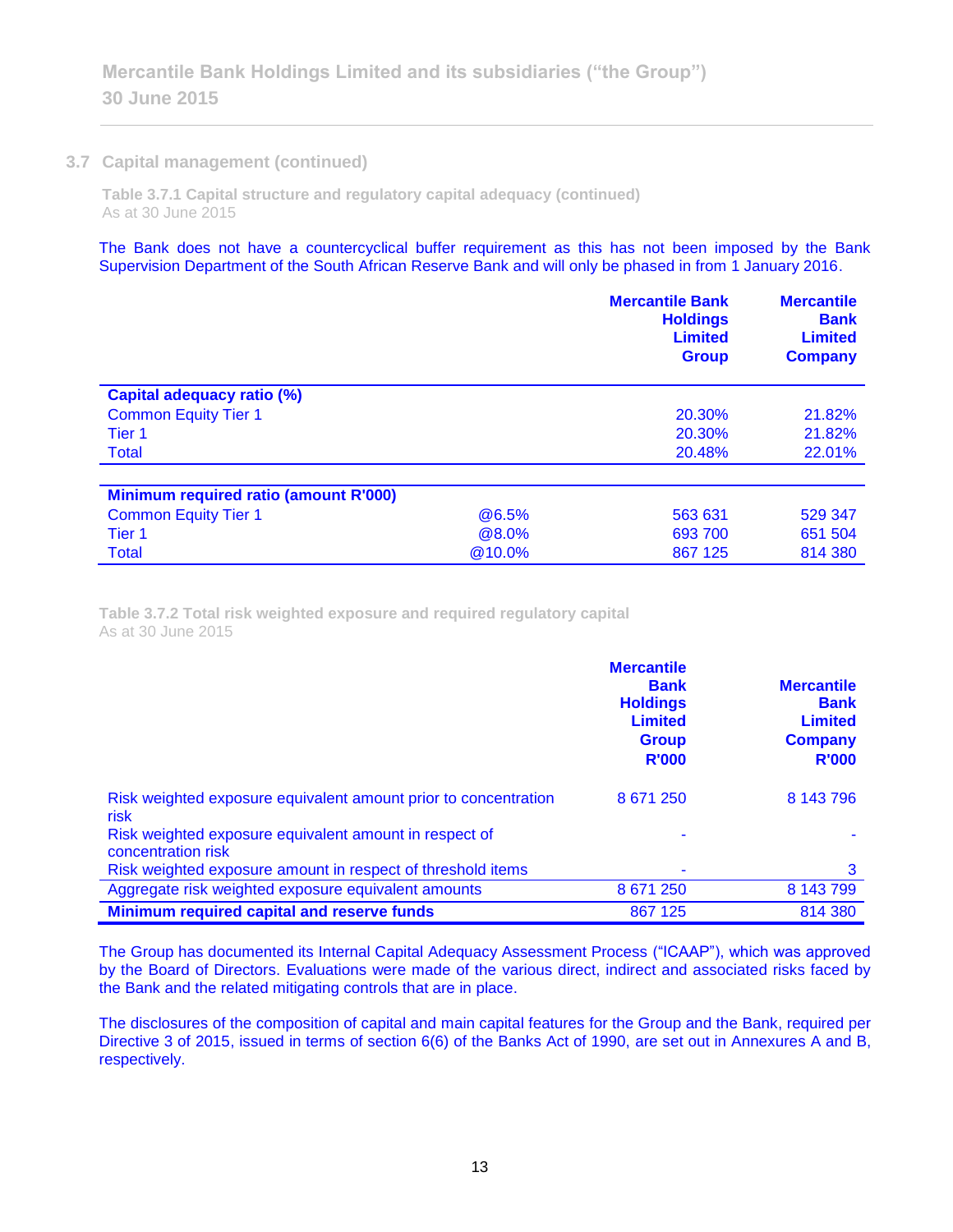# **3.8 Liquidity disclosures**

In terms of Regulation 43(1)(e)(iii)(F), the Liquidity Coverage Ratio ("LCR") positions of the Group and of the Bank, as at 30 June 2015, are set out below.

**Table 3.8 Liquidity disclosures** As at 30 June 2015

|                                          | <b>Mercantile</b><br><b>Bank</b><br><b>Holdings</b><br><b>Group</b><br>R'000 | <b>Mercantile</b><br><b>Bank</b><br><b>Limited</b><br><b>Company</b><br><b>R'000</b> |
|------------------------------------------|------------------------------------------------------------------------------|--------------------------------------------------------------------------------------|
| <b>High Quality Liquid Assets (HQLA)</b> | 675 498                                                                      | 675 498                                                                              |
| Net cash outflows                        | 257 552                                                                      | 257 552                                                                              |
| Required LCR (%)                         | 60.0                                                                         | 60.0                                                                                 |
| Actual LCR (%)                           | 262.3                                                                        | 262.3                                                                                |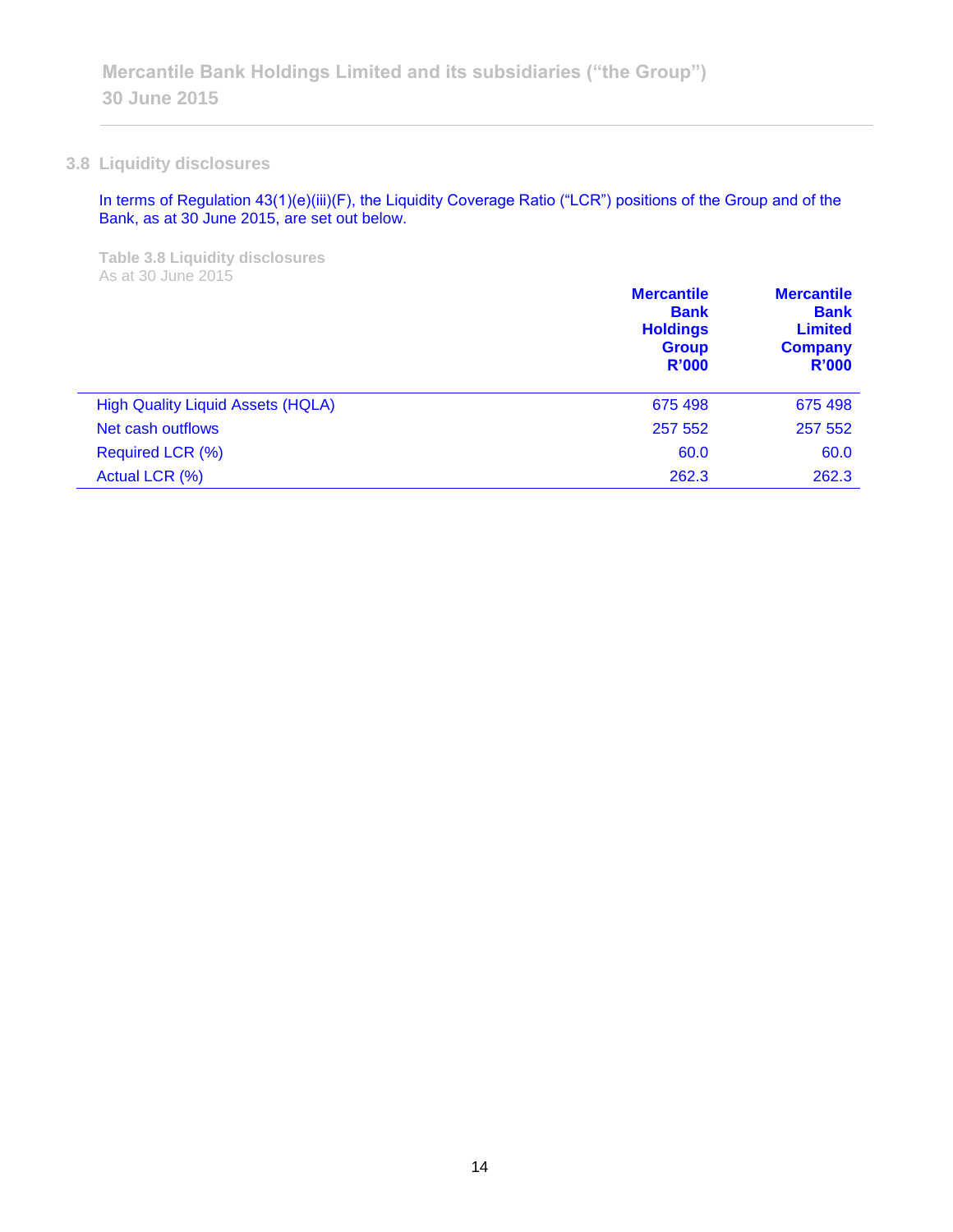# **4. Financial performance and financial position**

# **STATEMENT OF FINANCIAL POSITION**

|                                                           |                |               | 30 June          | 30 June          | <b>31 December</b> |
|-----------------------------------------------------------|----------------|---------------|------------------|------------------|--------------------|
|                                                           |                |               | 2015             | 2014             | 2014               |
|                                                           | <b>Note</b>    | <b>Change</b> | <b>Unaudited</b> | <b>Unaudited</b> | <b>Audited</b>     |
|                                                           |                | %             | <b>R'000</b>     | <b>R'000</b>     | <b>R'000</b>       |
| <b>ASSETS</b>                                             |                |               |                  |                  |                    |
| Intangible assets                                         |                |               | 187,518          | 193,556          | 188,476            |
| <b>Property and equipment</b>                             |                |               | 217,794          | 192,440          | 214,994            |
| Tax                                                       |                |               | 5,841            | 4,135            | 133                |
| Other accounts receivable                                 |                |               | 122,158          | 135,990          | 154,359            |
| <b>Other investments</b>                                  |                |               | 6,388            | 5,799            | 6,388              |
| Deferred tax assets                                       |                |               | 651              | 5,990            | 496                |
| Non-current assets held for sale                          |                |               | 18,452           | 13,474           | 13,482             |
| Loans and advances                                        |                | 20.6          | 6,969,617        | 5,779,732        | 6,223,991          |
| Derivative financial instruments                          |                |               | 9,717            | 9,588            | 6,132              |
| <b>Negotiable securities</b>                              |                | 61.5          | 581,547          | 360,145          | 440,767            |
| Cash and cash equivalents                                 |                | (10.2)        | 1,272,084        | 1,416,733        | 1,518,444          |
| <b>Total assets</b>                                       |                | 15.7          | 9,391,767        | 8,117,582        | 8,767,662          |
| <b>EQUITY AND LIABILITIES</b>                             |                |               |                  |                  |                    |
| Total equity attributable to equity holders of the parent |                | 4.7           | 1,937,680        | 1,851,242        | 1,901,981          |
| Share capital and share premium                           |                |               | 1,207,270        | 1,207,270        | 1,207,270          |
| Capital redemption reserve fund                           | 1              |               |                  | 3,788            | 3,788              |
| Employee benefits reserve                                 |                |               | (7, 453)         | (6, 187)         | (7, 453)           |
| <b>General reserve</b>                                    | 1              |               |                  | 7,478            | 7,478              |
| Property revaluation reserve                              |                |               | 110,147          | 101,420          | 110,147            |
| Available-for-sale reserve                                |                |               | 1,642            | 4,422            | 4,635              |
| <b>Retained earnings</b>                                  |                |               | 626,074          | 533,051          | 576,116            |
| <b>Non-controlling interests</b>                          |                |               | (1,568)          | (1,729)          | (2,070)            |
| <b>Total equity</b>                                       |                |               | 1,936,112        | 1,849,513        | 1,899,911          |
|                                                           |                |               |                  |                  |                    |
| <b>Liabilities</b>                                        |                |               | 7,455,655        | 6,268,069        | 6,867,751          |
| <b>Deferred tax liabilities</b>                           |                |               | 66,113           | 71,701           | 66,115             |
| Long-term funding                                         | $\overline{2}$ | 12.0          | 653,929          | 584,048          | 527,559            |
| <b>Debt securities</b>                                    |                |               | 202,764          | 180,532          | 202,764            |
| <b>Deposits</b>                                           |                | 20.1          | 6,166,123        | 5,134,126        | 5,792,204          |
| Derivative financial instruments                          |                |               | 10,737           | 7,367            | 8,727              |
| <b>Provisions and other liabilities</b>                   |                |               | 76,985           | 68,603           | 79,085             |
| Tax                                                       |                |               | 992              |                  | 5,213              |

Other accounts payable 278,012 221,692 186,084 **Total equity and liabilities** 15.7 **9,391,767 8,117,582 8,767,662**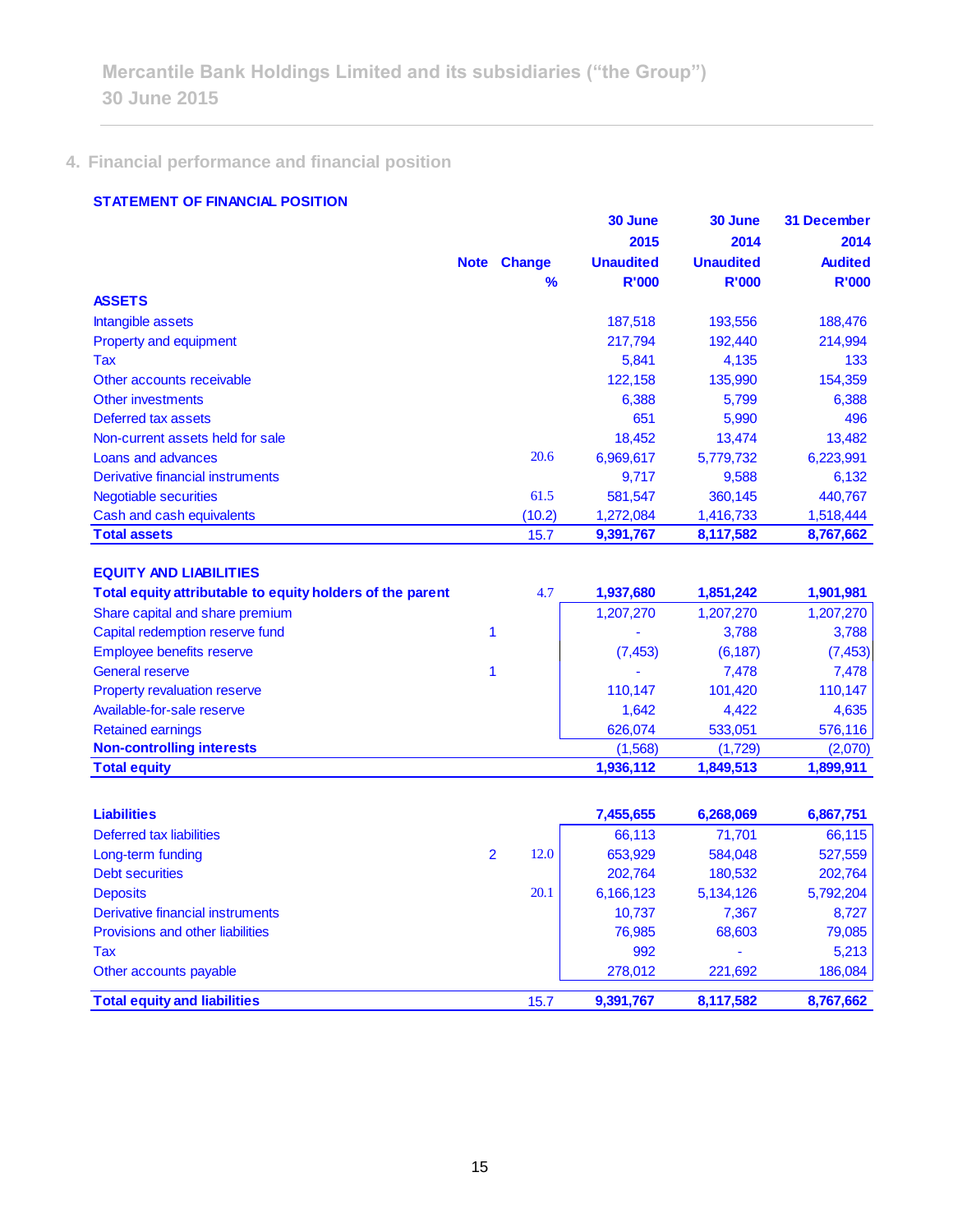#### **STATEMENT OF INCOME**

| <b>Note</b>                             |   | <b>Change</b><br>% | <b>Six months</b><br>ended<br><b>30 June 2015</b><br><b>R'000</b> | <b>Six months</b><br>ended<br><b>30 June 2014</b><br><b>R'000</b> | 12 months<br>ended<br><b>31 December 2014</b><br><b>R'000</b> |
|-----------------------------------------|---|--------------------|-------------------------------------------------------------------|-------------------------------------------------------------------|---------------------------------------------------------------|
|                                         |   |                    | <b>Unaudited</b>                                                  | <b>Unaudited</b>                                                  | <b>Audited</b>                                                |
| Interest income                         |   |                    | 364,910                                                           | 306,387                                                           | 640,240                                                       |
| Interest expense                        |   |                    | (173, 151)                                                        | (138, 019)                                                        | (290, 858)                                                    |
| <b>Net interest income</b>              |   | 13.9               | 191,759                                                           | 168,368                                                           | 349,382                                                       |
| Net (charge for) credit losses          | 3 | (22.1)             | (16, 231)                                                         | (20, 825)                                                         | (34, 029)                                                     |
| Net interest income after credit losses |   |                    | 175,528                                                           | 147,543                                                           | 315,353                                                       |
| Net non-interest income                 |   | 5.1                | 116,961                                                           | 111,311                                                           | 234,100                                                       |
| Non-interest income                     |   |                    | 193,537                                                           | 195,846                                                           | 418,179                                                       |
| Fee and commission expenditure          |   |                    | (76, 576)                                                         | (84, 535)                                                         | (184, 079)                                                    |
| Net interest and non-interest income    |   |                    | 292,489                                                           | 258,854                                                           | 549,453                                                       |
| <b>Operating expenditure</b>            |   | 13.4               | (201, 637)                                                        | (177, 785)                                                        | (368, 778)                                                    |
| <b>Profit before tax</b>                |   | 12.1               | 90,852                                                            | 81,069                                                            | 180,675                                                       |
| Tax                                     |   |                    | (25,990)                                                          | (23, 501)                                                         | (53, 022)                                                     |
| <b>Profit after tax</b>                 |   | 12.7               | 64,862                                                            | 57,568                                                            | 127,653                                                       |
| Profit after tax attributable to:       |   |                    |                                                                   |                                                                   |                                                               |
| Equity holders of the parent            |   | 11.1               | 64,360                                                            | 57,913                                                            | 128,339                                                       |
| Non-controlling interests               |   |                    | 502                                                               | (345)                                                             | (686)                                                         |
|                                         |   |                    | 64,862                                                            | 57,568                                                            | 127,653                                                       |

#### **Explanatory notes**

1. The capital redemption reserve fund and general reserve were transferred to retained earnings during the first half of 2015. 2. A loan was obtained from the International Finance Corporation in 2011 - repayments in this regard commenced in September 2014 with the final payment due in September 2018. An additional funding line of USD 15 million was obtained from a CGD group company, Banco Nacional Ultramarino S.A. (Macau), during the first half of 2015. This is a one year loan renewable annually for a maximum of three years.

3. The charge for credit losses as a percentage of average loans and advances is 0.49% (June 2014: 0.76%).

# **5. Remuneration**

The Regulations require that the Group's remuneration policy, processes and procedures be disclosed to the public. Sufficient detail of qualitative and quantitative information has been disclosed as part of the corporate governance section of the Group's integrated annual report for the financial year ended 31 December 2014.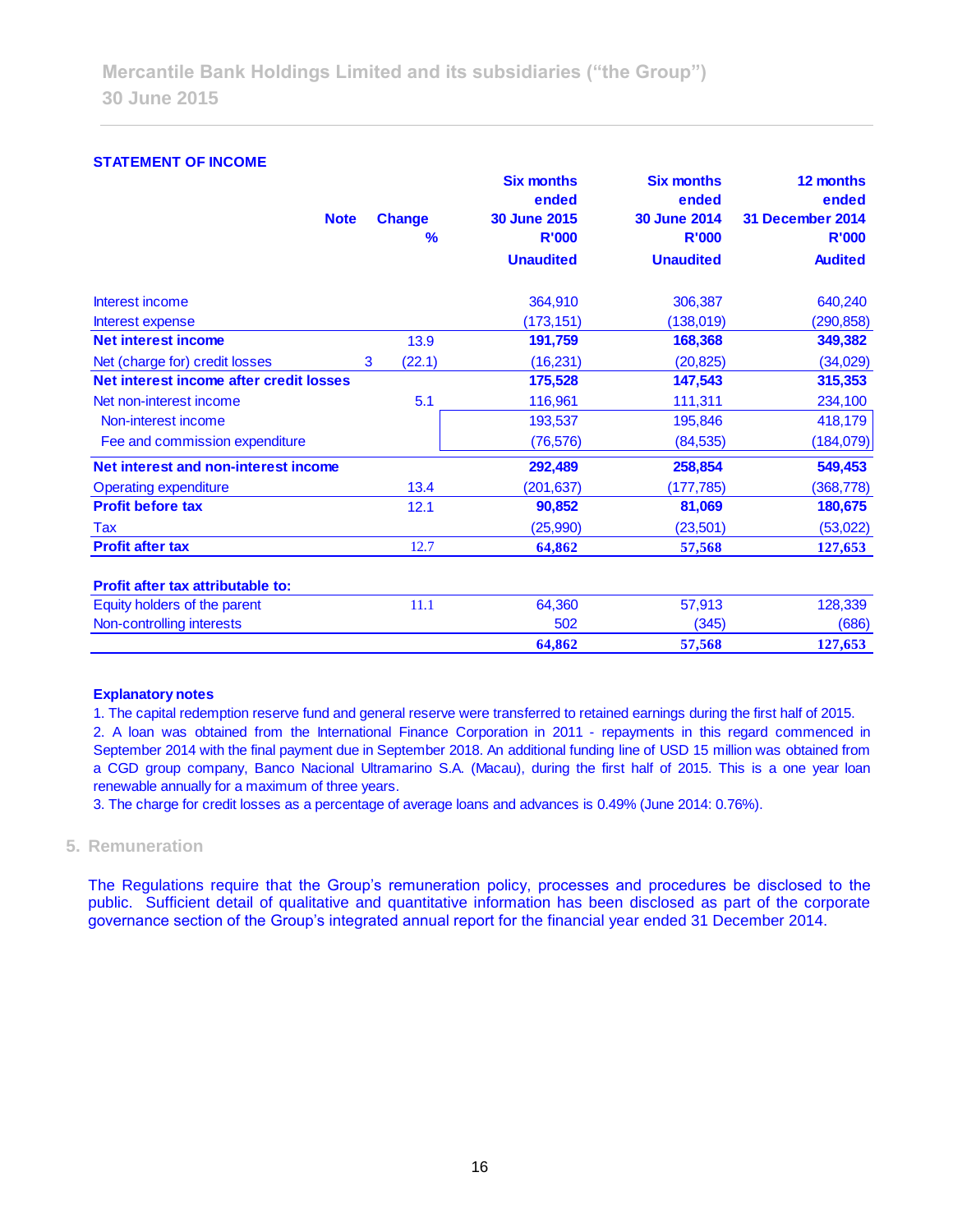# **6. Qualitative disclosures and accounting policies**

The Regulations require that certain qualitative disclosures and statements on accounting policy be made. These required regulatory qualitative disclosures and statements on accounting policy were made in the Group integrated annual report for the financial year ended 31 December 2014.

The above disclosures should be read in conjunction with the qualitative disclosures made in the sections on risk management and control, and corporate governance and statements on Group accounting policy contained in the Group integrated annual report as at 31 December 2014.

2 September 2015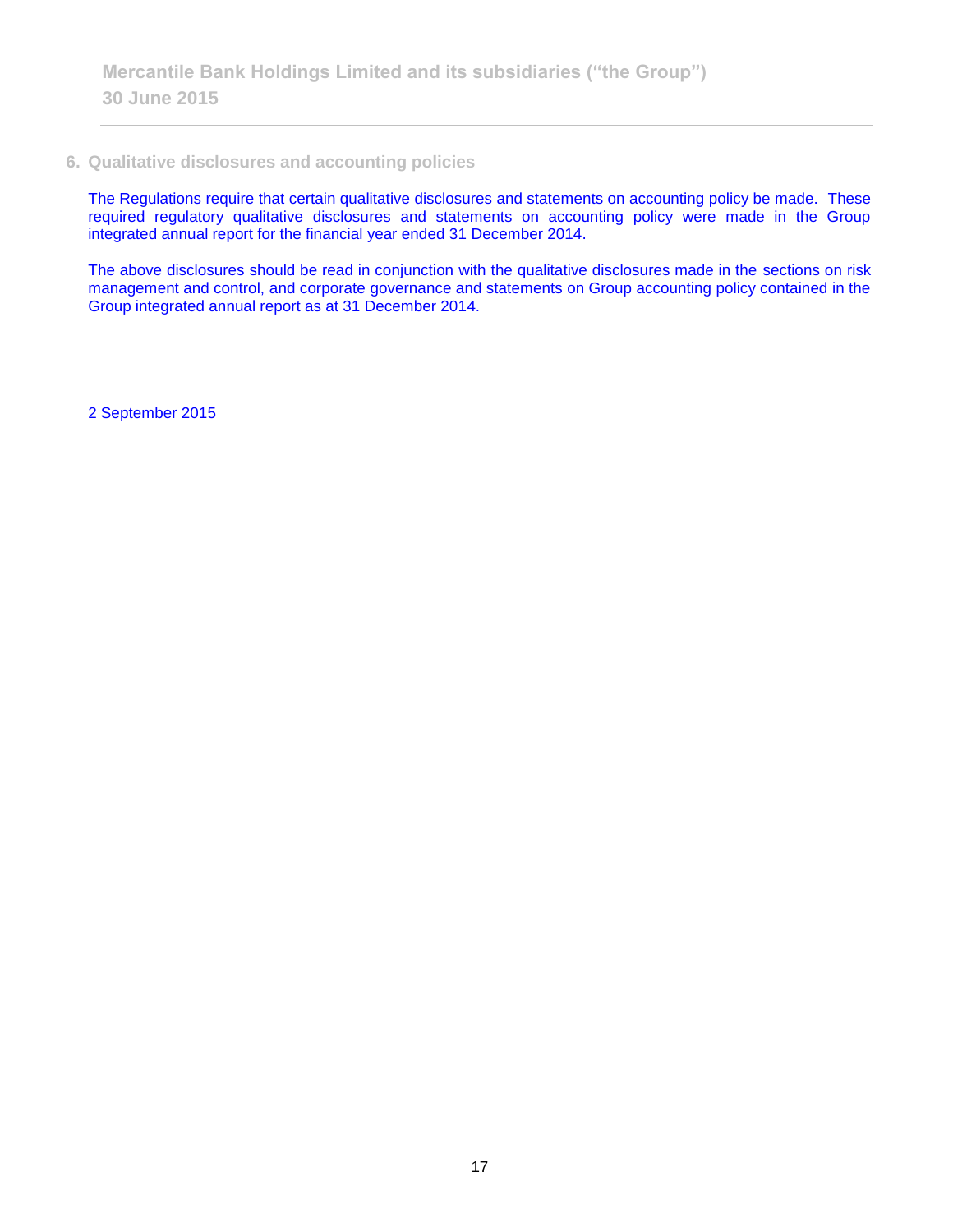# **ANNEXURE A: COMPOSITION OF CAPITAL DISCLOSURES TEMPLATE**

# **Mercantile Bank Group**

As at 30 June 2015

| Basel III common disclosures template to be used during the transition of regulatory adjustments<br>(i.e. from 1 June 2013 to 1 January 2018)<br><b>R'000</b> |                                                                                                                                                                                                                                                                       |              |                |  |  |
|---------------------------------------------------------------------------------------------------------------------------------------------------------------|-----------------------------------------------------------------------------------------------------------------------------------------------------------------------------------------------------------------------------------------------------------------------|--------------|----------------|--|--|
|                                                                                                                                                               | <b>Common Equity Tier 1 capital: instruments and reserves</b>                                                                                                                                                                                                         |              |                |  |  |
|                                                                                                                                                               | Directly issued qualifying common share capital (and equivalent for non-joint stock companies) plus related stock surplus                                                                                                                                             | 1 207 270    |                |  |  |
| $\overline{2}$                                                                                                                                                | <b>Retained earnings</b>                                                                                                                                                                                                                                              | 595 464      |                |  |  |
| 3                                                                                                                                                             | Accumulated other comprehensive income (and other reserves)                                                                                                                                                                                                           | 104 334      |                |  |  |
| 4                                                                                                                                                             | Directly issued capital subject to phase out from CET 1 (only applicable to non-joint stock companies)                                                                                                                                                                | 0            |                |  |  |
|                                                                                                                                                               | Public sector capital injections grandfathered until 1 January 2018                                                                                                                                                                                                   | $\Omega$     |                |  |  |
| 5                                                                                                                                                             | Common share capital issued by subsidiaries and held third parties (amounts allowed in group CET)                                                                                                                                                                     | $-1568$      | $-1568$        |  |  |
| 6                                                                                                                                                             | <b>Common Equity Tier 1 capital before regulatory adjustments</b>                                                                                                                                                                                                     | 1905 500     |                |  |  |
|                                                                                                                                                               | <b>Common Equity Tier 1 capital: regulatory adjustments</b>                                                                                                                                                                                                           |              |                |  |  |
| $\overline{7}$                                                                                                                                                | <b>Prudential valuation adjustments</b>                                                                                                                                                                                                                               | $\Omega$     | $\mathbf 0$    |  |  |
| 8                                                                                                                                                             | Goodwill (net of related tax liability)                                                                                                                                                                                                                               | $\Omega$     | $\Omega$       |  |  |
| 9                                                                                                                                                             | Other intangibles other than mortgage-servicing rights (net of related tax liability)                                                                                                                                                                                 | 145 656      | 145 656        |  |  |
| 10                                                                                                                                                            | Deferred tax assets that rely on future profitability excluding those arising from temporary differences (net of related tax<br>liability)                                                                                                                            | $\Omega$     | $\Omega$       |  |  |
| 11                                                                                                                                                            | Cash-flow hedge reserve                                                                                                                                                                                                                                               | $\mathbf{0}$ | $\mathbf{0}$   |  |  |
| 12                                                                                                                                                            | Shortfall of provisions to expected losses                                                                                                                                                                                                                            | $\Omega$     | $\mathbf 0$    |  |  |
| 13                                                                                                                                                            | Securitisation gain on sale                                                                                                                                                                                                                                           | $\mathbf{0}$ | $\bf{0}$       |  |  |
| 14                                                                                                                                                            | Gains and losses due to changes in own credit risk on fair valued liabilities                                                                                                                                                                                         | $\mathbf{0}$ | $\overline{0}$ |  |  |
| 15                                                                                                                                                            | Defined-benefit pension fund net assets                                                                                                                                                                                                                               | $\mathbf{0}$ | $\mathbf 0$    |  |  |
| 16                                                                                                                                                            | Investments in own shares (if not already netted off paid-in capital on reported balance sheet                                                                                                                                                                        | $\Omega$     | $\mathbf 0$    |  |  |
| 17                                                                                                                                                            | Reciprocal cross-holdings in common equity                                                                                                                                                                                                                            | $\Omega$     | $\Omega$       |  |  |
| 18                                                                                                                                                            | Investments in the capital of banking, financial, insurance entities that are outside the scope of regulatory consolidation, net of<br>eligible short position, where the bank does not own more than 10% of the issued share capital (amount above 10%<br>threshold) | $\Omega$     | $\mathbf{0}$   |  |  |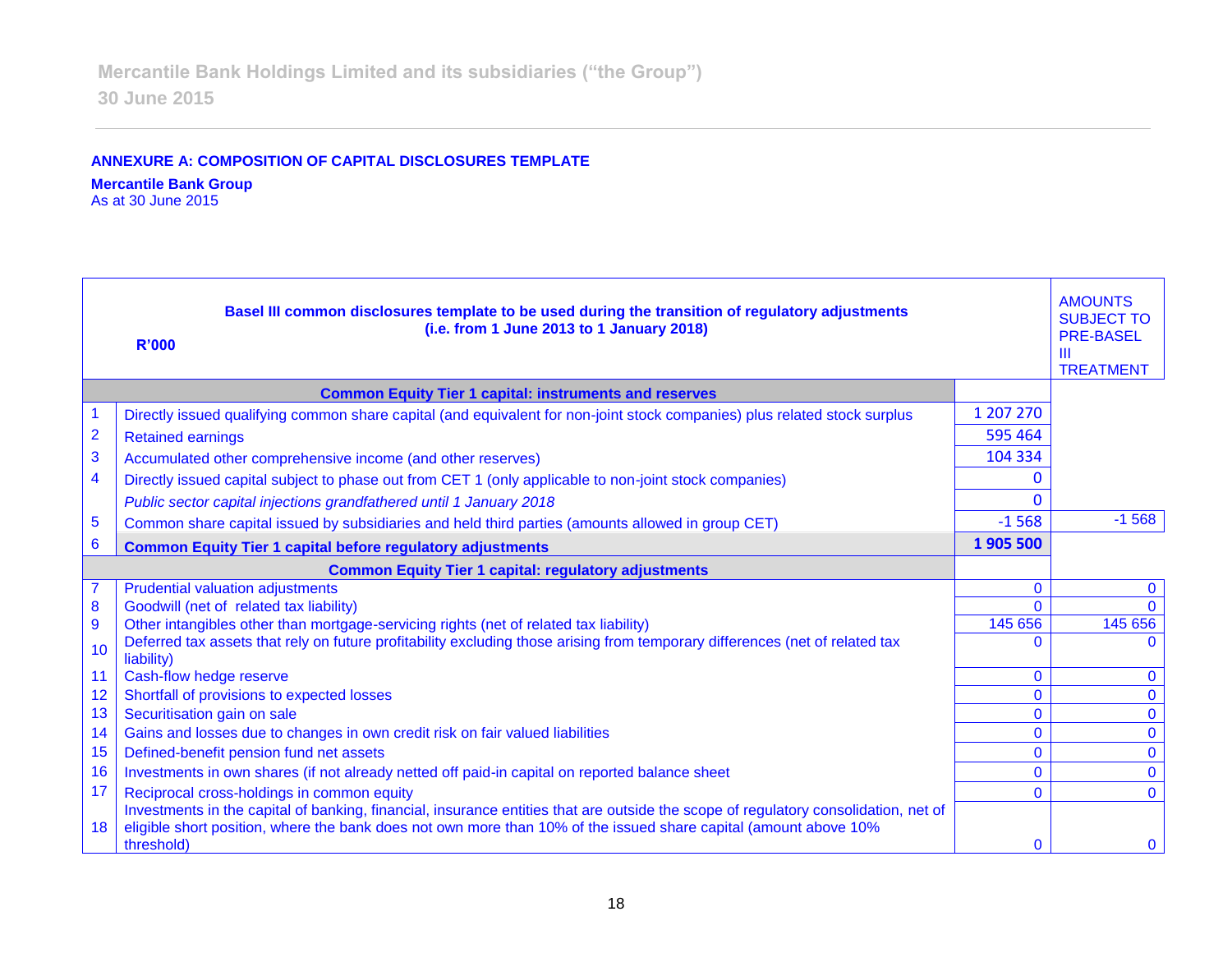| 19 | Significant investments in the common stock of banking, financial and insurance entities that are outside the scope of                  |                |                                |
|----|-----------------------------------------------------------------------------------------------------------------------------------------|----------------|--------------------------------|
|    | regulatory consolidation, net of eligible short positions (amounts above 10% threshold)                                                 | 0              | $\mathbf 0$                    |
| 20 | Mortgage servicing rights (amount above 10% threshold)                                                                                  | $\mathbf 0$    | $\mathbf{0}$                   |
| 21 | Deferred tax assets arising from temporary differences (amounts above 10% threshold, net of related tax liability)                      | $\mathbf{0}$   | $\mathbf 0$                    |
| 22 | Amount exceeding the 15% threshold                                                                                                      | $\mathbf{0}$   | $\mathbf{0}$                   |
| 23 | of which: significant investments in the common stock of financials                                                                     | 0              | $\mathbf 0$                    |
| 24 | of which: mortgage servicing rights                                                                                                     | $\mathbf{0}$   | $\mathbf 0$                    |
| 25 | of which: deferred tax assets arising from temporary differences                                                                        | 0<br>$\Omega$  | $\mathbf{0}$<br>$\overline{0}$ |
| 26 | National specific regulatory adjustments<br>REGULATORY ADJUSTMENTS APPLIED TO COMMON EQUITY TIER 1 IN RESPECT OF AMOUNTS SUBJECT TO PR- | 145 656        |                                |
|    | <b>BASEL III TREAMENT</b>                                                                                                               |                |                                |
|    | OF WHICH: Other intangibles other than mortgage-servicing rights (net of related tax liability)                                         | 145 656        |                                |
|    | <b>OF WHICH:</b>                                                                                                                        | $\mathbf{0}$   |                                |
| 27 | Regulatory adjustments applied to Common Equity Tier 1 due to insufficient Additional Tier 1 and Tier 2 to cover deductions             | $\Omega$       |                                |
| 28 | <b>Total regulatory adjustments to Common Equity Tier 1</b>                                                                             | 145 656        |                                |
| 29 | <b>Common Equity Tier 1 capital (CET1)</b>                                                                                              | 1759844        |                                |
|    | <b>Additional Tier 1 capital: instruments</b>                                                                                           |                |                                |
| 30 | Directly issued qualifying Additional Tier 1 instruments plus related stock surplus                                                     | $\mathbf{0}$   |                                |
| 31 | of which: classified as equity under applicable accounting standards                                                                    | $\overline{0}$ |                                |
| 32 | of which: classified as liabilities under applicable accounting standards                                                               | $\mathbf{0}$   |                                |
| 33 | Directly issued capital instruments subject to phase out from Additional Tier 1                                                         | $\overline{0}$ |                                |
|    | Additional Tier 1 instruments (and CET1 instruments not included in line 5) issued by subsidiaries and held by third parties            |                |                                |
| 34 | (amounts allowed in group AT1)                                                                                                          | 0              |                                |
| 35 | of which: instruments issued by subsidiaries subject to phase out                                                                       | $\mathbf{0}$   |                                |
| 36 | Additional Tier 1 capital before regulatory adjustments                                                                                 | $\Omega$       |                                |
|    | <b>Additional Tier 1 capital: regulatory adjustments</b>                                                                                |                |                                |
| 37 | <b>Investments in own Additional Tier 1 instruments</b>                                                                                 | $\mathbf 0$    | $\mathbf{0}$                   |
| 38 | Reciprocal cross-holdings in Additional Tier 1 instruments                                                                              | $\overline{0}$ | $\mathbf 0$                    |
|    | Investments in the capital of banking, financial, insurance entities that are outside the scope of regulatory consolidation, net of     |                |                                |
|    | eligible short position, where the bank does not own more than 10% of the issued common share capital of the entity (amount             |                |                                |
| 39 | above 10% threshold)                                                                                                                    | 0              | $\bf{0}$                       |
|    | Significant investments in the capital of banking, financial and insurance entities that are outside the scope of regulatory            |                |                                |
| 40 | consolidation (net of eligible short positions)                                                                                         | 0              | $\mathbf 0$                    |
| 41 | National specific regulatory adjustments                                                                                                | $\overline{0}$ |                                |
|    | REGULATORY ADJUSTMENTS APPLIED TO COMMON EQUITY TIER 1 IN RESPECT OF AMOUNTS SUBJECT TO PR-                                             |                |                                |
|    | <b>BASEL III TREAMENT</b>                                                                                                               | 0              |                                |
|    | OF WHICH: (INSERT NAME OF ADJUSTMENT)                                                                                                   | 0              |                                |
|    | OF WHICH:                                                                                                                               | $\mathbf{0}$   |                                |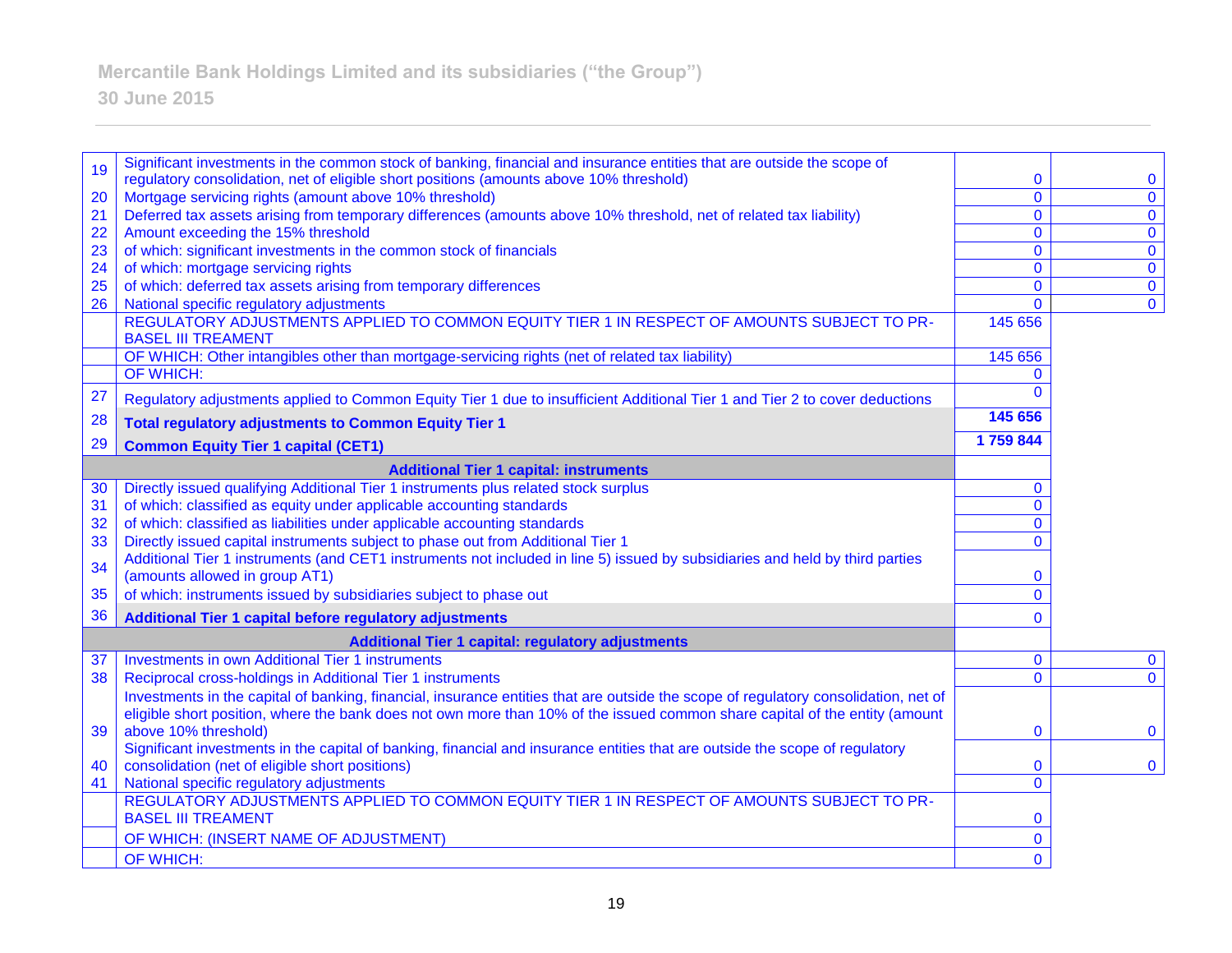| 42<br>Regulatory adjustments applied to Additional Tier 1 due to insufficient Tier 2 to cover deductions<br>43<br><b>Total regulatory adjustments to Additional Tier 1 capital</b><br>44<br><b>Additional Tier 1 capital (AT1)</b>                                                                   | $\mathbf{0}$<br>$\bf{0}$ |  |
|------------------------------------------------------------------------------------------------------------------------------------------------------------------------------------------------------------------------------------------------------------------------------------------------------|--------------------------|--|
|                                                                                                                                                                                                                                                                                                      |                          |  |
|                                                                                                                                                                                                                                                                                                      |                          |  |
|                                                                                                                                                                                                                                                                                                      | $\mathbf{0}$             |  |
| 45<br>Tier 1 capital (T1= CET1 + AT1)                                                                                                                                                                                                                                                                | 1759844                  |  |
|                                                                                                                                                                                                                                                                                                      |                          |  |
| <b>Tier 2 capital and provisions</b>                                                                                                                                                                                                                                                                 |                          |  |
| 46<br>Directly issued qualifying Tier 2 instruments plus related stock surplus                                                                                                                                                                                                                       | $\mathbf{0}$             |  |
| 47<br>Directly issued capital instruments subject to phase out from Tier 2                                                                                                                                                                                                                           | $\Omega$                 |  |
| Tier 2 instruments (and CET1 and AT1 instruments not included in lines 5 to 34) issued by subsidiaries and held by third<br>48<br>parties (amounts allowed in group Tier 2)                                                                                                                          | $\Omega$                 |  |
| of which: instruments issued by subsidiaries subject to phase out<br>49                                                                                                                                                                                                                              | $\Omega$                 |  |
| <b>Provisions</b><br>50                                                                                                                                                                                                                                                                              | 16 038                   |  |
| Tier 2 capital before regulatory adjustments<br>51                                                                                                                                                                                                                                                   | 16 038                   |  |
| Tier 2 capital: regulatory adjustments                                                                                                                                                                                                                                                               |                          |  |
| Investment in own Tier 2 instruments<br>52                                                                                                                                                                                                                                                           | $\mathbf 0$              |  |
| Reciprocal cross-holdings in Tier 2 instruments<br>53                                                                                                                                                                                                                                                | $\mathbf 0$              |  |
| Investments in capital of banking, financial and insurance entities that are outside the scope of regulatory consolidation, net of<br>54<br>eligible short positions, where the bank does not own more than 10% of the issued common share capital of the entity<br>(amount above the 10% threshold) | $\Omega$                 |  |
| Significant investments in the capital of banking, financial and insurance entities that are outside the scope of regulatory<br>55<br>consolidation (net of eligible short positions)                                                                                                                | $\mathbf{0}$             |  |
| National specific regulatory adjustments<br>56                                                                                                                                                                                                                                                       | $\mathbf 0$              |  |
| REGULATORY ADJUSTMENTS APPLIED TO COMMON EQUITY TIER 2 IN RESPECT OF AMOUNTS SUBJECT TO PR-<br><b>BASEL III TREAMENT</b>                                                                                                                                                                             | $\Omega$                 |  |
| OF WHICH: (INSERT NAME OF ADJUSTMENT)                                                                                                                                                                                                                                                                | $\mathbf{0}$             |  |
| OF WHICH:                                                                                                                                                                                                                                                                                            | $\Omega$                 |  |
| 57<br><b>Total regulatory adjustments to Tier 2 capital</b>                                                                                                                                                                                                                                          |                          |  |
| 58<br><b>Tier 2 capital (T2)</b>                                                                                                                                                                                                                                                                     | 16 038                   |  |
| 59<br>Total capital (TC= T1 + T2)                                                                                                                                                                                                                                                                    | 1775882                  |  |
| RISK WEIGHTED ASSETS IN RESPECT OF AMOUNTS SUBJECT TO PRE-BASEL III TREAMENT                                                                                                                                                                                                                         | 8 671 250                |  |
| OF WHICH: (INSERT NAME OF ADJUSTMENT)                                                                                                                                                                                                                                                                |                          |  |
| OF WHICH:                                                                                                                                                                                                                                                                                            | $\Omega$                 |  |
|                                                                                                                                                                                                                                                                                                      | 8 671 250                |  |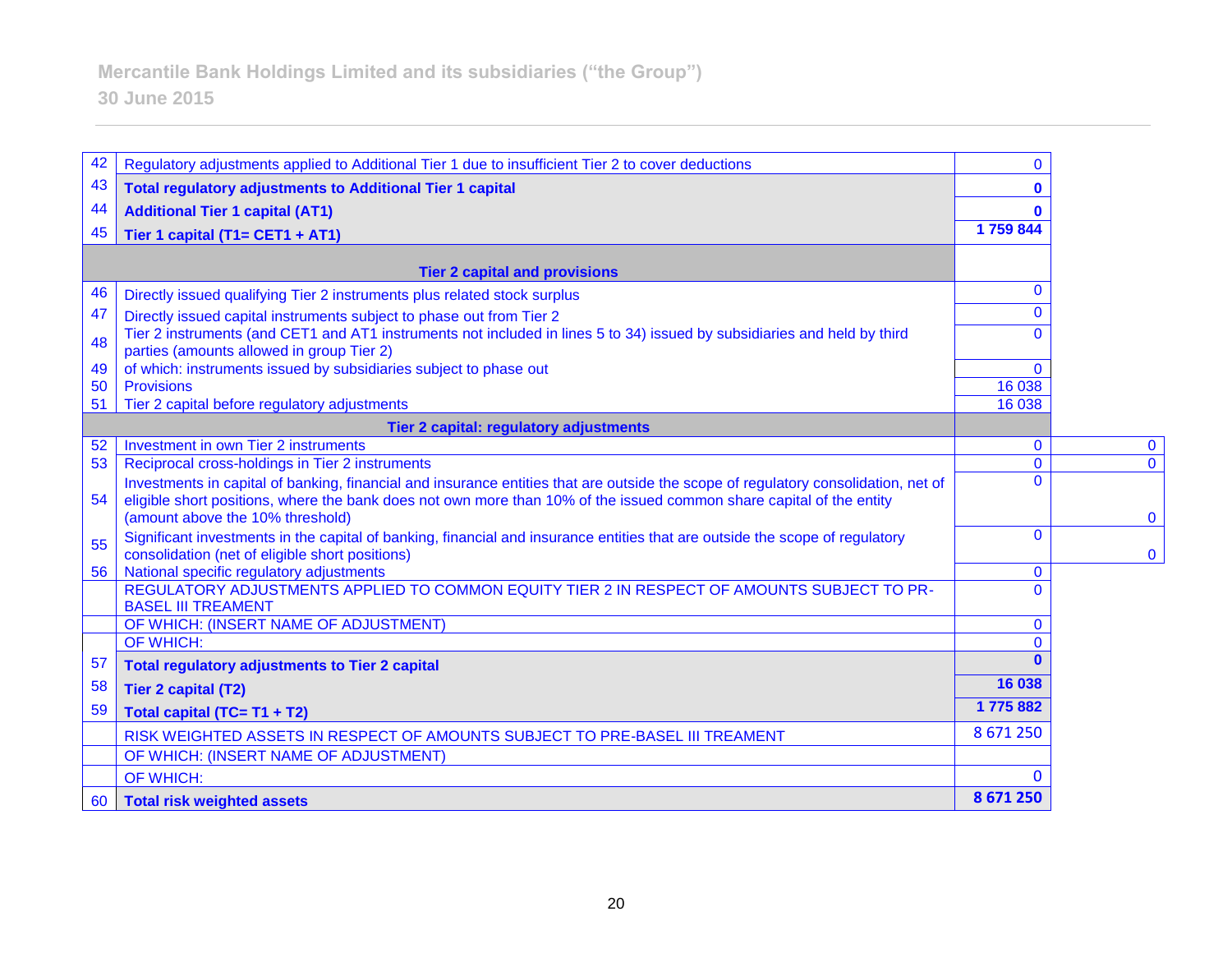| <b>Capital ratios</b>                                                                                    |                                                                                                                                                                                                                                     |                |  |
|----------------------------------------------------------------------------------------------------------|-------------------------------------------------------------------------------------------------------------------------------------------------------------------------------------------------------------------------------------|----------------|--|
| 61                                                                                                       | Common Equity Tier 1 (as a percentage of risk weighted assets)                                                                                                                                                                      | 20.30          |  |
| 62                                                                                                       | Tier 1 (as a percentage of risk weighted assets)                                                                                                                                                                                    | 20.30          |  |
| 63                                                                                                       | Total capital (as a percentage of risk weighted assets)                                                                                                                                                                             | 20.48          |  |
| 64                                                                                                       | Institution specific buffers requirements (minimum CET1 requirement plus capital conservation buffers plus countercyclical<br>buffer requirements plus G-SIB buffer requirement, expressed as a percentage of risk weighted assets) | 2.50           |  |
| 65                                                                                                       | of which: capital conservation buffer requirement                                                                                                                                                                                   | $\bf{0}$       |  |
| 66                                                                                                       | of which: bank specific countercyclical buffer requirement                                                                                                                                                                          | $\bf{0}$       |  |
| 67                                                                                                       | of which: G-SIB buffer requirement                                                                                                                                                                                                  | $\mathbf{0}$   |  |
| 68                                                                                                       | Common Equity Tier 1 available to meet buffers (as a percentage of risk weighted assets)                                                                                                                                            | 20.30          |  |
|                                                                                                          | <b>National Minima (if different from Basel 3)</b>                                                                                                                                                                                  |                |  |
| 69                                                                                                       | National Common Equity Tier 1 minimum ratio (if different from Basel 3 minimum)                                                                                                                                                     | 6.50           |  |
| 70                                                                                                       | National Tier 1 minimum ratio                                                                                                                                                                                                       | 8.00           |  |
| 71                                                                                                       | National total capital minimum ratio                                                                                                                                                                                                | 10.00          |  |
| Amounts below the threshold for deductions (before risk weighting)                                       |                                                                                                                                                                                                                                     |                |  |
| 72                                                                                                       | Non-significant investments in the capital of other financials                                                                                                                                                                      | $\bf{0}$       |  |
| 73                                                                                                       | Significant investments in common stock of financials                                                                                                                                                                               | $\bf{0}$       |  |
| 74                                                                                                       | Mortgage servicing rights (net of related tax liability)                                                                                                                                                                            | $\mathbf{0}$   |  |
| 75                                                                                                       | Deferred tax assets arising from temporary differences (net of related tax liability)                                                                                                                                               | $\mathbf{0}$   |  |
|                                                                                                          | Applicable caps on the inclusion of provisions in Tier 2                                                                                                                                                                            |                |  |
| 76                                                                                                       | Provisions eligible for inclusion in Tier 2 in respect of exposures subject to standardised approach (prior to application of cap)                                                                                                  | 16 038         |  |
| 77                                                                                                       | Cap on inclusion of provisions in Tier 2 under standardised approach                                                                                                                                                                | $\mathbf{0}$   |  |
| 78                                                                                                       | Provisions eligible for inclusion in Tier 2 in respect of exposures subject to internal ratings-based approach (prior to<br>application of cap)                                                                                     | $\bf{0}$       |  |
| 79                                                                                                       | Cap on inclusion of provisions in Tier 2 under internal ratings-based approach                                                                                                                                                      | $\mathbf{0}$   |  |
| Capital instruments subject to phase-out arrangement (only applicable between 1 Jan 2018 and 1 Jan 2022) |                                                                                                                                                                                                                                     |                |  |
| 80                                                                                                       | Current cap on CET1 instruments subject to phase out arrangements                                                                                                                                                                   | $\bf{0}$       |  |
| 81                                                                                                       | Amounts excluded from CET1 due to cap (excess over cap after redemptions and maturities)                                                                                                                                            | $\bf{0}$       |  |
| 82                                                                                                       | Current cap on AT1 instruments subject to phase out arrangements                                                                                                                                                                    | $\bf{0}$       |  |
| 83                                                                                                       | Amounts excluded from AT1 due to cap (excess over cap after redemptions and maturities)                                                                                                                                             | $\mathbf 0$    |  |
| 84                                                                                                       | Current cap on T2 instruments subject to phase out arrangements                                                                                                                                                                     | $\bf{0}$       |  |
| 85                                                                                                       | Amounts excluded from T2 due to cap (excess over cap after redemptions and maturities)                                                                                                                                              | $\overline{0}$ |  |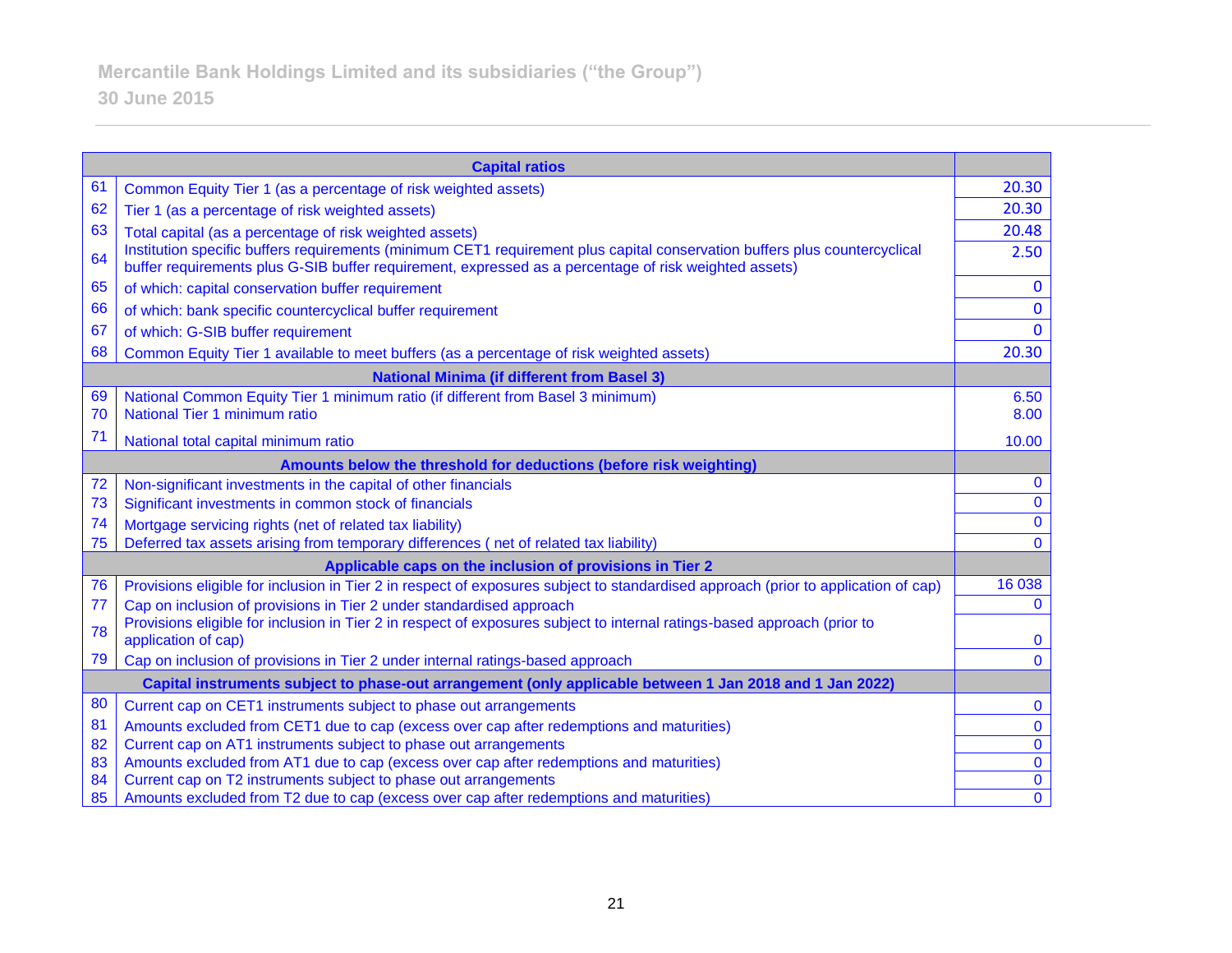# **ANNEXURE A: COMPOSITION OF CAPITAL DISCLOSURES TEMPLATE Mercantile Bank Limited (solo)**

As at 30 June 2015

| Basel III common disclosures template to be used during the transition of regulatory adjustments<br>(i.e. from 1 June 2013 to 1 January 2018)<br>R'000 |                                                                                                                                     |              | <b>AMOUNTS</b><br><b>SUBJECT TO</b><br><b>PRE-BASEL</b><br>$\mathbf{m}$<br><b>TREATMENT</b> |
|--------------------------------------------------------------------------------------------------------------------------------------------------------|-------------------------------------------------------------------------------------------------------------------------------------|--------------|---------------------------------------------------------------------------------------------|
|                                                                                                                                                        | <b>Common Equity Tier 1 capital: instruments and reserves</b>                                                                       |              |                                                                                             |
|                                                                                                                                                        | Directly issued qualifying common share capital (and equivalent for non-joint stock companies) plus related stock surplus           | 1 483 300    |                                                                                             |
| $\overline{2}$                                                                                                                                         | <b>Retained earnings</b>                                                                                                            | 390 999      |                                                                                             |
| 3                                                                                                                                                      | Accumulated other comprehensive income (and other reserves)                                                                         | 47 955       |                                                                                             |
| 4                                                                                                                                                      | Directly issued capital subject to phase out from CET 1 (only applicable to non-joint stock companies)                              | $\Omega$     |                                                                                             |
|                                                                                                                                                        | Public sector capital injections grandfathered until 1 January 2018                                                                 | $\Omega$     |                                                                                             |
| 5                                                                                                                                                      | Common share capital issued by subsidiaries and held third parties (amounts allowed in group CET)                                   | $\Omega$     | $\mathbf{0}$                                                                                |
| 6                                                                                                                                                      | <b>Common Equity Tier 1 capital before regulatory adjustments</b>                                                                   | 1 922 254    |                                                                                             |
|                                                                                                                                                        | <b>Common Equity Tier 1 capital: regulatory adjustments</b>                                                                         |              |                                                                                             |
|                                                                                                                                                        | <b>Prudential valuation adjustments</b>                                                                                             | $\mathbf{0}$ | $\mathbf{0}$                                                                                |
| 8                                                                                                                                                      | Goodwill (net of related tax liability)                                                                                             | $\Omega$     |                                                                                             |
| 9                                                                                                                                                      | Other intangibles other than mortgage-servicing rights (net of related tax liability)                                               | 145 656      | 145 656                                                                                     |
| 10                                                                                                                                                     | Deferred tax assets that rely on future profitability excluding those arising from temporary differences (net of related tax        |              |                                                                                             |
|                                                                                                                                                        | liability)                                                                                                                          | $\mathbf{0}$ |                                                                                             |
| 11                                                                                                                                                     | Cash-flow hedge reserve                                                                                                             | $\mathbf{0}$ | $\mathbf{0}$                                                                                |
| 12                                                                                                                                                     | Shortfall of provisions to expected losses                                                                                          | $\mathbf{0}$ | $\mathbf{O}$                                                                                |
| 13                                                                                                                                                     | Securitisation gain on sale                                                                                                         | $\mathbf{0}$ | $\mathbf 0$                                                                                 |
| 14                                                                                                                                                     | Gains and losses due to changes in own credit risk on fair valued liabilities                                                       | $\mathbf{0}$ | $\mathbf{O}$                                                                                |
| 15                                                                                                                                                     | Defined-benefit pension fund net assets                                                                                             | $\Omega$     | $\mathbf{O}$                                                                                |
| 16                                                                                                                                                     | Investments in own shares (if not already netted off paid-in capital on reported balance sheet                                      | $\mathbf{0}$ | $\mathbf 0$                                                                                 |
| 17                                                                                                                                                     | Reciprocal cross-holdings in common equity                                                                                          | $\Omega$     | $\Omega$                                                                                    |
|                                                                                                                                                        | Investments in the capital of banking, financial, insurance entities that are outside the scope of regulatory consolidation, net of |              |                                                                                             |
| 18                                                                                                                                                     | eligible short position, where the bank does not own more than 10% of the issued share capital (amount above 10%<br>threshold)      | $\Omega$     | $\Omega$                                                                                    |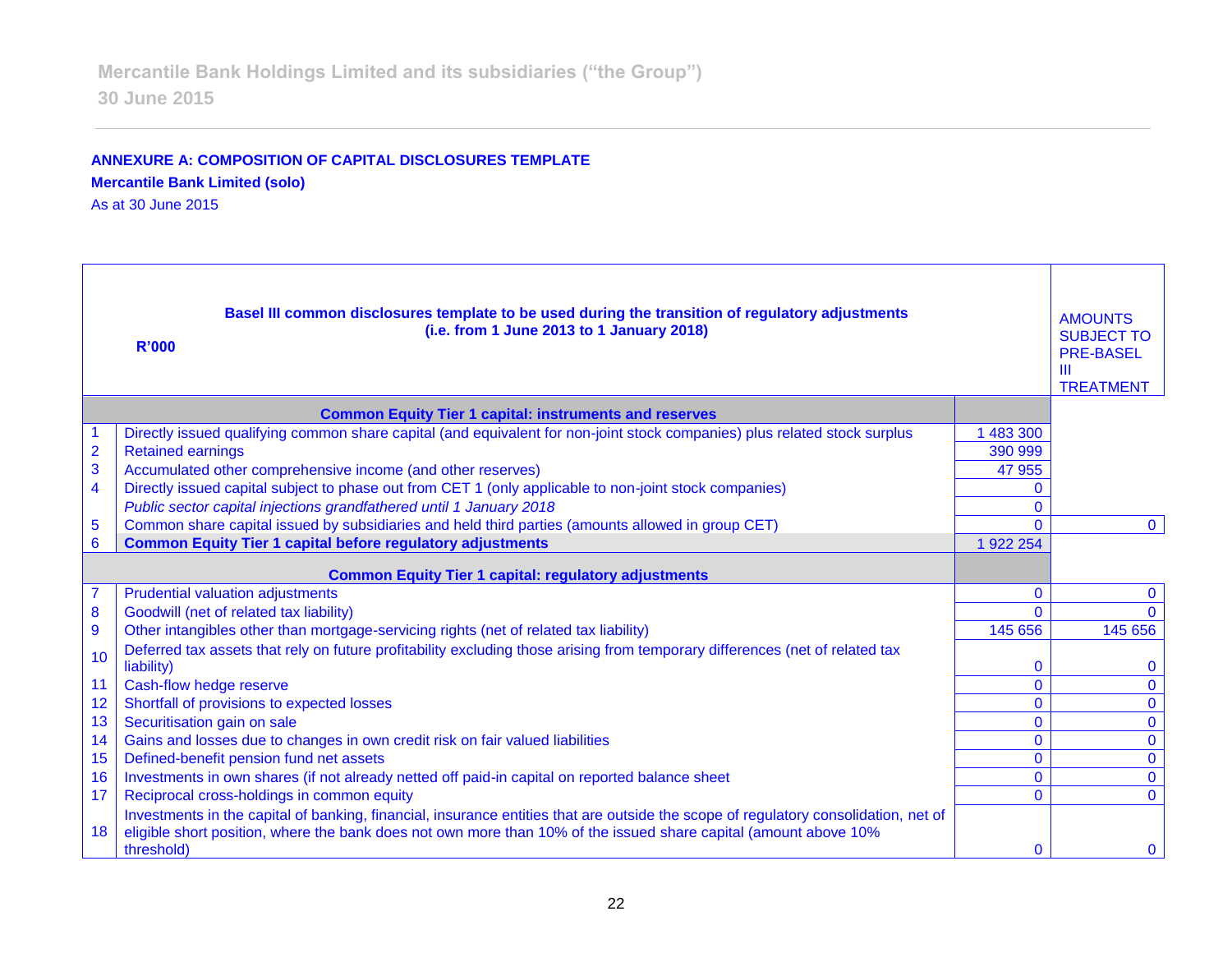#### 19 Significant investments in the common stock of banking, financial and insurance entities that are outside the scope of regulatory consolidation, net of eligible short positions (amounts above 10% threshold) 0 0 20 Mortgage servicing rights (amount above 10% threshold) 0 0 21 Deferred tax assets arising from temporary differences (amounts above 10% threshold, net of related tax liability) 0 0 22 Amount exceeding the 15% threshold 0 0 23 of which: significant investments in the common stock of financials 0 0 24 of which: mortgage servicing rights 0 0 25 of which: deferred tax assets arising from temporary differences 0 0 26 National specific regulatory adjustments REGULATORY ADJUSTMENTS APPLIED TO COMMON EQUITY TIER 1 IN RESPECT OF AMOUNTS SUBJECT TO PR-BASEL III TREAMENT 145 656 OF WHICH: Other intangibles other than mortgage-servicing rights (net of related tax liability) 145 656 OF WHICH: 0 27 Regulatory adjustments applied to Common Equity Tier 1 due to insufficient Additional Tier 1 and Tier 2 to cover deductions 0 28 **Total regulatory adjustments to Common Equity Tier 1 145 656**  29 **Common Equity Tier 1 capital (CET1) 1 776 598 Additional Tier 1 capital: instruments** 30 Directly issued qualifying Additional Tier 1 instruments plus related stock surplus 0 31 of which: classified as equity under applicable accounting standards 0 32 of which: classified as liabilities under applicable accounting standards 0 33 Directly issued capital instruments subject to phase out from Additional Tier 1 0 Additional Tier 1 instruments (and CET1 instruments not included in line 5) issued by subsidiaries and held by third parties (amounts allowed in group AT1) 0 35 of which: instruments issued by subsidiaries subject to phase out 0 36 **Additional Tier 1 capital before regulatory adjustments** 0 **Additional Tier 1 capital: regulatory adjustments** 37 Investments in own Additional Tier 1 instruments 0 0 38 Reciprocal cross-holdings in Additional Tier 1 instruments 0 0 39 Investments in the capital of banking, financial, insurance entities that are outside the scope of regulatory consolidation, net of eligible short position, where the bank does not own more than 10% of the issued common share capital of the entity (amount above 10% threshold) and the state of the state of the state of the state of the state of the state of the state of the state of the state of the state of the state of the state of the state of the state of the state of th 40 Significant investments in the capital of banking, financial and insurance entities that are outside the scope of regulatory consolidation (net of eligible short positions) 0 0 41 National specific regulatory adjustments 0 REGULATORY ADJUSTMENTS APPLIED TO COMMON EQUITY TIER 1 IN RESPECT OF AMOUNTS SUBJECT TO PR-BASEL III TREAMENT 0 OF WHICH: (INSERT NAME OF ADJUSTMENT) 0 OF WHICH: 0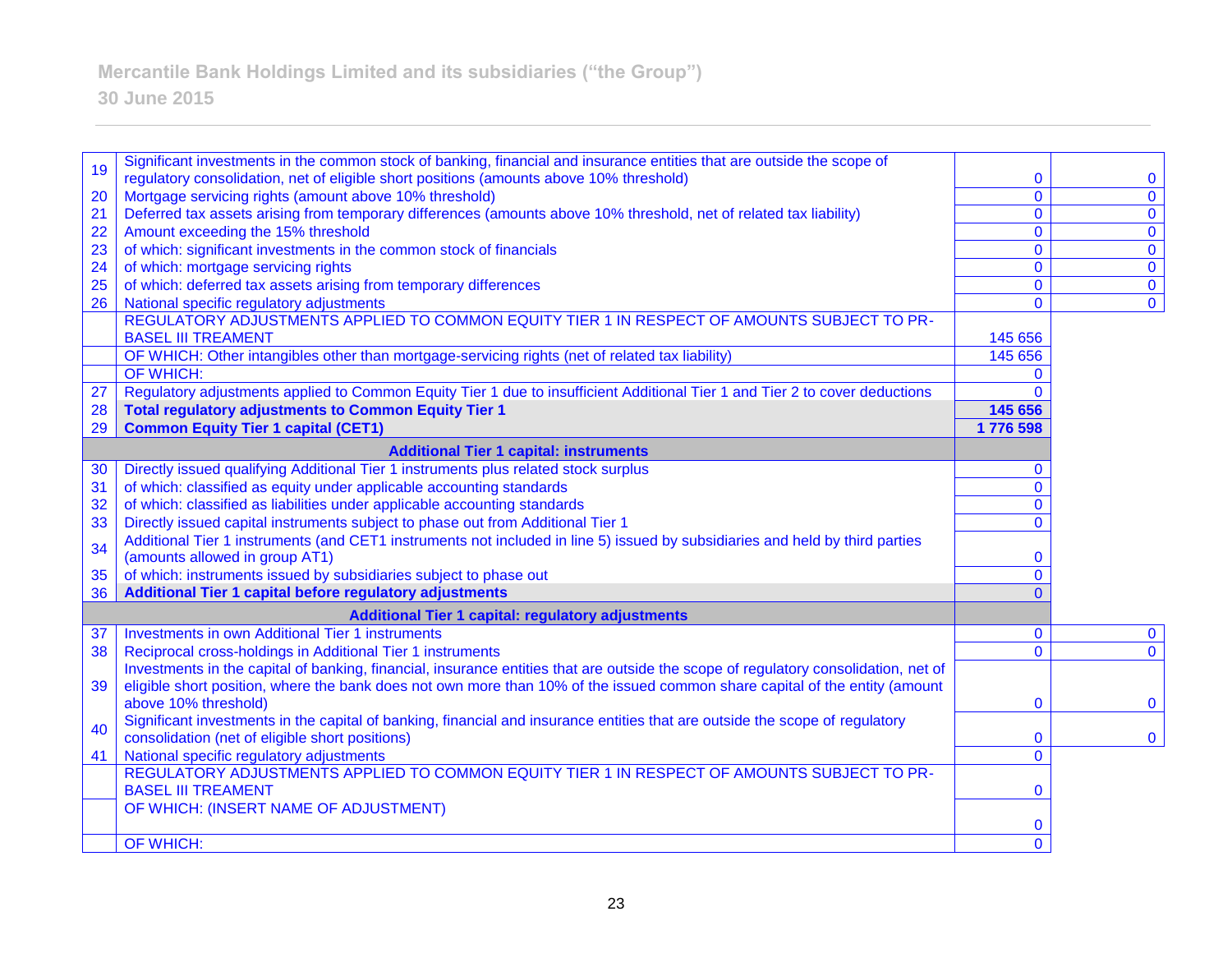# 42 Regulatory adjustments applied to Additional Tier 1 due to insufficient Tier 2 to cover deductions **0** 0 43 **Total regulatory adjustments to Additional Tier 1 capital 0**  44 **Additional Tier 1 capital (AT1) 0**  45 **Tier 1 capital (T1= CET1 + AT1) 1 776 598 Tier 2 capital and provisions** 46 Directly issued qualifying Tier 2 instruments plus related stock surplus 0 47 Directly issued capital instruments subject to phase out from Tier 2 0 Tier 2 instruments (and CET1 and AT1 instruments not included in lines 5 to 34) issued by subsidiaries and held by third parties (amounts allowed in group Tier 2) 0 49 of which: instruments issued by subsidiaries subject to phase out 0 50 Provisions 15 448 51 Tier 2 capital before regulatory adjustments 15 448 **Tier 2 capital: regulatory adjustments** 52 Investment in own Tier 2 instruments 0 0 53 Reciprocal cross-holdings in Tier 2 instruments 0 0 54 Investments in capital of banking, financial and insurance entities that are outside the scope of regulatory consolidation, net of eligible short positions, where the bank does not own more than 10% of the issued common share capital of the entity (amount above the 10% threshold)  $\begin{array}{ccc} 0 & 0 \\ 0 & 0 \end{array}$ 55 Significant investments in the capital of banking, financial and insurance entities that are outside the scope of regulatory consolidation (net of eligible short positions) 0 0 56 National specific regulatory adjustments 0 REGULATORY ADJUSTMENTS APPLIED TO COMMON EQUITY TIER 2 IN RESPECT OF AMOUNTS SUBJECT TO PR-BASEL III TREAMENT 0 OF WHICH: (INSERT NAME OF ADJUSTMENT) 0 OF WHICH: 0 57 **Total regulatory adjustments to Tier 2 capital 0**  58 **Tier 2 capital (T2) 15 448**  59 **Total capital (TC= T1 + T2) 1 792 046**  RISK WEIGHTED ASSETS IN RESPECT OF AMOUNTS SUBJECT TO PRE-BASEL III TREAMENT 8 143 800 OF WHICH: (INSERT NAME OF ADJUSTMENT) OF WHICH: 0 60 **Total risk weighted assets 8 143 800**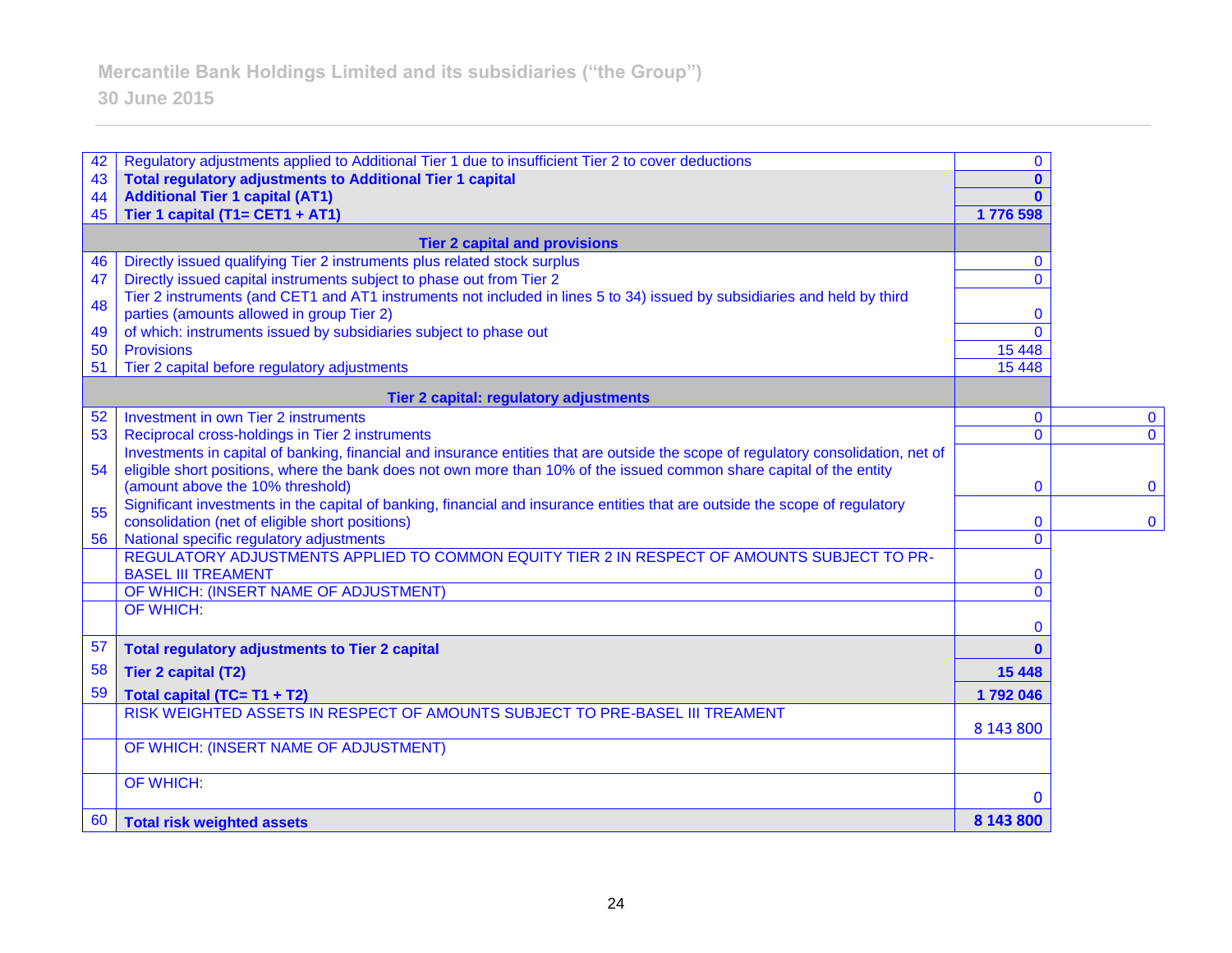| <b>Capital ratios</b>                                                                                    |                                                                                                                                                                                                                                     |                |  |
|----------------------------------------------------------------------------------------------------------|-------------------------------------------------------------------------------------------------------------------------------------------------------------------------------------------------------------------------------------|----------------|--|
| 61                                                                                                       | Common Equity Tier 1 (as a percentage of risk weighted assets)                                                                                                                                                                      | 21.82          |  |
| 62                                                                                                       | Tier 1 (as a percentage of risk weighted assets)                                                                                                                                                                                    | 21.82          |  |
| 63                                                                                                       | Total capital (as a percentage of risk weighted assets)                                                                                                                                                                             | 22.01          |  |
| 64                                                                                                       | Institution specific buffers requirements (minimum CET1 requirement plus capital conservation buffers plus countercyclical<br>buffer requirements plus G-SIB buffer requirement, expressed as a percentage of risk weighted assets) | 2.50           |  |
| 65                                                                                                       | of which: capital conservation buffer requirement                                                                                                                                                                                   | $\mathbf{0}$   |  |
| 66                                                                                                       | of which: bank specific countercyclical buffer requirement                                                                                                                                                                          | $\mathbf{0}$   |  |
| 67                                                                                                       | of which: G-SIB buffer requirement                                                                                                                                                                                                  | $\Omega$       |  |
| 68                                                                                                       | Common Equity Tier 1 available to meet buffers (as a percentage of risk weighted assets)                                                                                                                                            | 21.82          |  |
|                                                                                                          | <b>National Minima (if different from Basel 3)</b>                                                                                                                                                                                  |                |  |
| 69                                                                                                       | National Common Equity Tier 1 minimum ratio (if different from Basel 3 minimum)                                                                                                                                                     | 6.50           |  |
| 70                                                                                                       | National Tier 1 minimum ratio                                                                                                                                                                                                       | 8.00           |  |
| 71                                                                                                       | National total capital minimum ratio                                                                                                                                                                                                | 10.00          |  |
| Amounts below the threshold for deductions (before risk weighting)                                       |                                                                                                                                                                                                                                     |                |  |
| 72                                                                                                       | Non-significant investments in the capital of other financials                                                                                                                                                                      | $\bf{0}$       |  |
| 73                                                                                                       | Significant investments in common stock of financials                                                                                                                                                                               | $\mathbf 0$    |  |
| 74                                                                                                       | Mortgage servicing rights (net of related tax liability)                                                                                                                                                                            | $\mathbf 0$    |  |
| 75                                                                                                       | Deferred tax assets arising from temporary differences (net of related tax liability)                                                                                                                                               | $\Omega$       |  |
| Applicable caps on the inclusion of provisions in Tier 2                                                 |                                                                                                                                                                                                                                     |                |  |
| 76                                                                                                       | Provisions eligible for inclusion in Tier 2 in respect of exposures subject to standardised approach (prior to application of cap)                                                                                                  | 15 4 48        |  |
| 77                                                                                                       | Cap on inclusion of provisions in Tier 2 under standardised approach                                                                                                                                                                | $\mathbf{0}$   |  |
| 78                                                                                                       | Provisions eligible for inclusion in Tier 2 in respect of exposures subject to internal ratings-based approach (prior to                                                                                                            |                |  |
|                                                                                                          | application of cap)                                                                                                                                                                                                                 | $\bf{0}$       |  |
| 79                                                                                                       | Cap on inclusion of provisions in Tier 2 under internal ratings-based approach                                                                                                                                                      | $\mathbf{0}$   |  |
| Capital instruments subject to phase-out arrangement (only applicable between 1 Jan 2018 and 1 Jan 2022) |                                                                                                                                                                                                                                     |                |  |
| 80                                                                                                       | Current cap on CET1 instruments subject to phase out arrangements                                                                                                                                                                   | $\bf{0}$       |  |
| 81                                                                                                       | Amounts excluded from CET1 due to cap (excess over cap after redemptions and maturities)                                                                                                                                            | $\mathbf 0$    |  |
| 82                                                                                                       | Current cap on AT1 instruments subject to phase out arrangements                                                                                                                                                                    | $\overline{0}$ |  |
| 83                                                                                                       | Amounts excluded from AT1 due to cap (excess over cap after redemptions and maturities)                                                                                                                                             | $\mathbf 0$    |  |
| 84                                                                                                       | Current cap on T2 instruments subject to phase out arrangements                                                                                                                                                                     | $\overline{0}$ |  |
| 85                                                                                                       | Amounts excluded from T2 due to cap (excess over cap after redemptions and maturities)                                                                                                                                              | $\mathbf{0}$   |  |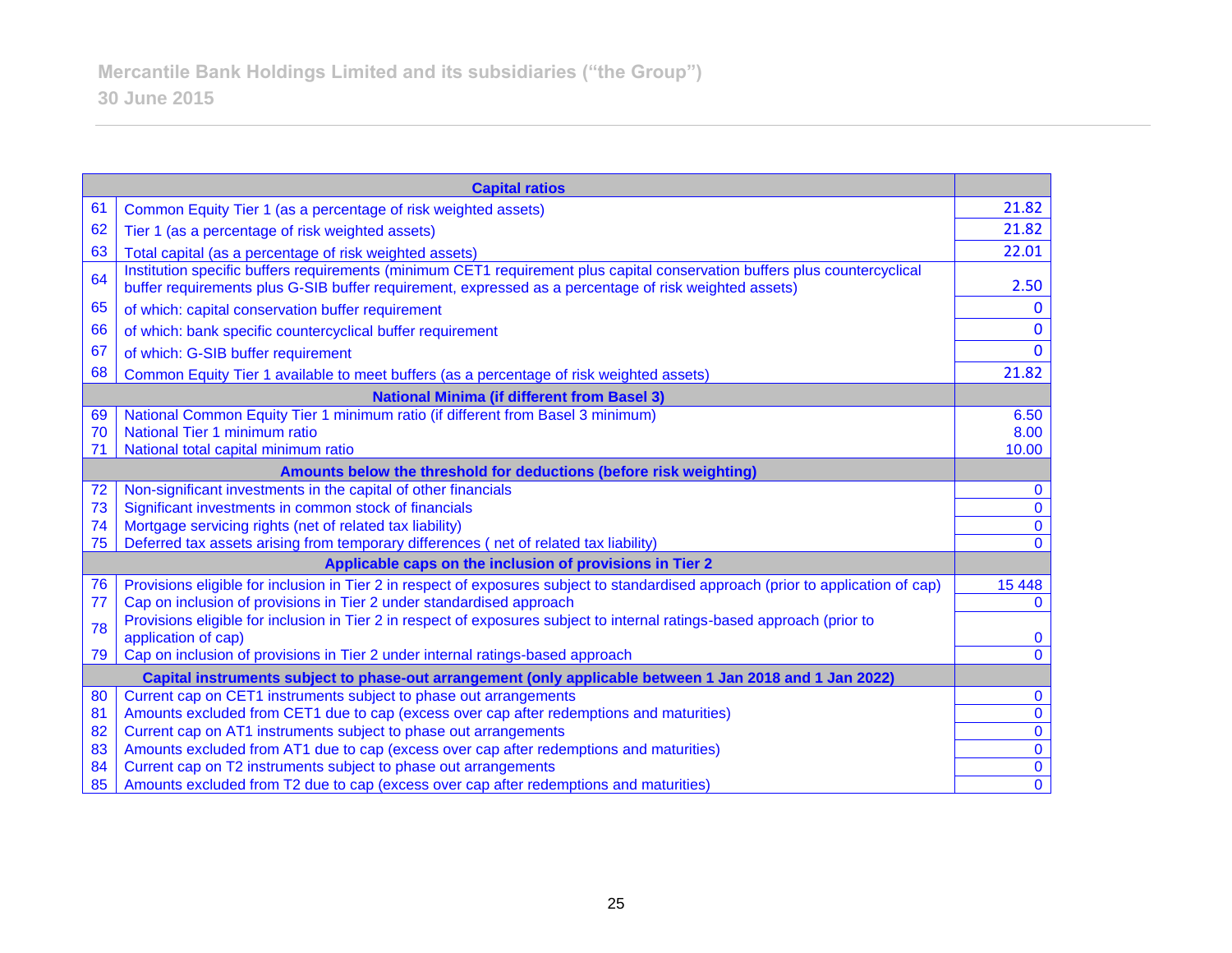# **ANNEXURE B: MAIN FEATURES DISCLOSURE TEMPLATE Mercantile Bank Group and Mercantile Bank Limited (solo)**

As at 30 June 2015

|                  | Disclosure template for main features of regulatory capital instruments                        |                                 |                                         |
|------------------|------------------------------------------------------------------------------------------------|---------------------------------|-----------------------------------------|
|                  | <b>Issuer</b>                                                                                  | <b>Mercantile Bank Limited</b>  | <b>Mercantile Bank Holdings Limited</b> |
| $\overline{2}$   | Unique identifier (e.g. CUSIP, ISIN or Bloomberg identifier for private<br>placement)          | <b>Unlisted</b>                 | <b>Unlisted</b>                         |
| 3                | Governing Law(s) of the instrument                                                             | <b>Banks Act, Companies Act</b> | <b>Banks Act, Companies Act</b>         |
|                  | <b>Regulatory treatment</b>                                                                    |                                 |                                         |
| 4                | <b>Transitional Basel III rules</b>                                                            | <b>Common Equity Tier 1</b>     | <b>Common Equity Tier 1</b>             |
| 5                | <b>Post-transitional Basel III rules</b>                                                       | <b>Common Equity Tier 1</b>     | <b>Common Equity Tier 1</b>             |
| $6\phantom{1}6$  | Eligible at solo/group/group & solo                                                            | Group and solo                  | Group                                   |
| $\overline{7}$   | Instrument type (type to be specified by each jurisdiction)                                    | <b>Ordinary share capital</b>   | <b>Ordinary share capital</b>           |
| 8                | Amount recognised in regulatory capital (Currency in mil, as of most recent<br>reporting date) | R1 483 Million                  | R1 207 Million                          |
| $\boldsymbol{9}$ | Par value of instrument                                                                        | R <sub>2.00</sub>               | 1 cent                                  |
| 10               | <b>Accounting classification</b>                                                               | Shareholders' equity            | Shareholders' equity                    |
| 11               | Original date of issuance                                                                      | 28/03/2002                      | 13/06/1989                              |
| 12               | <b>Perpetual or dated</b>                                                                      | Perpetual                       | Perpetual                               |
| 13               | <b>Original maturity date</b>                                                                  | <b>No Maturity</b>              | <b>No Maturity</b>                      |
| 14               | Issuer call subject to prior supervisory approval                                              | Yes                             | <b>Yes</b>                              |
| 15               | Optional call date contingent call dates and redemption amount                                 | N/A                             | N/A                                     |
| 16               | Subsequent call dates, if applicable                                                           | N/A                             | N/A                                     |